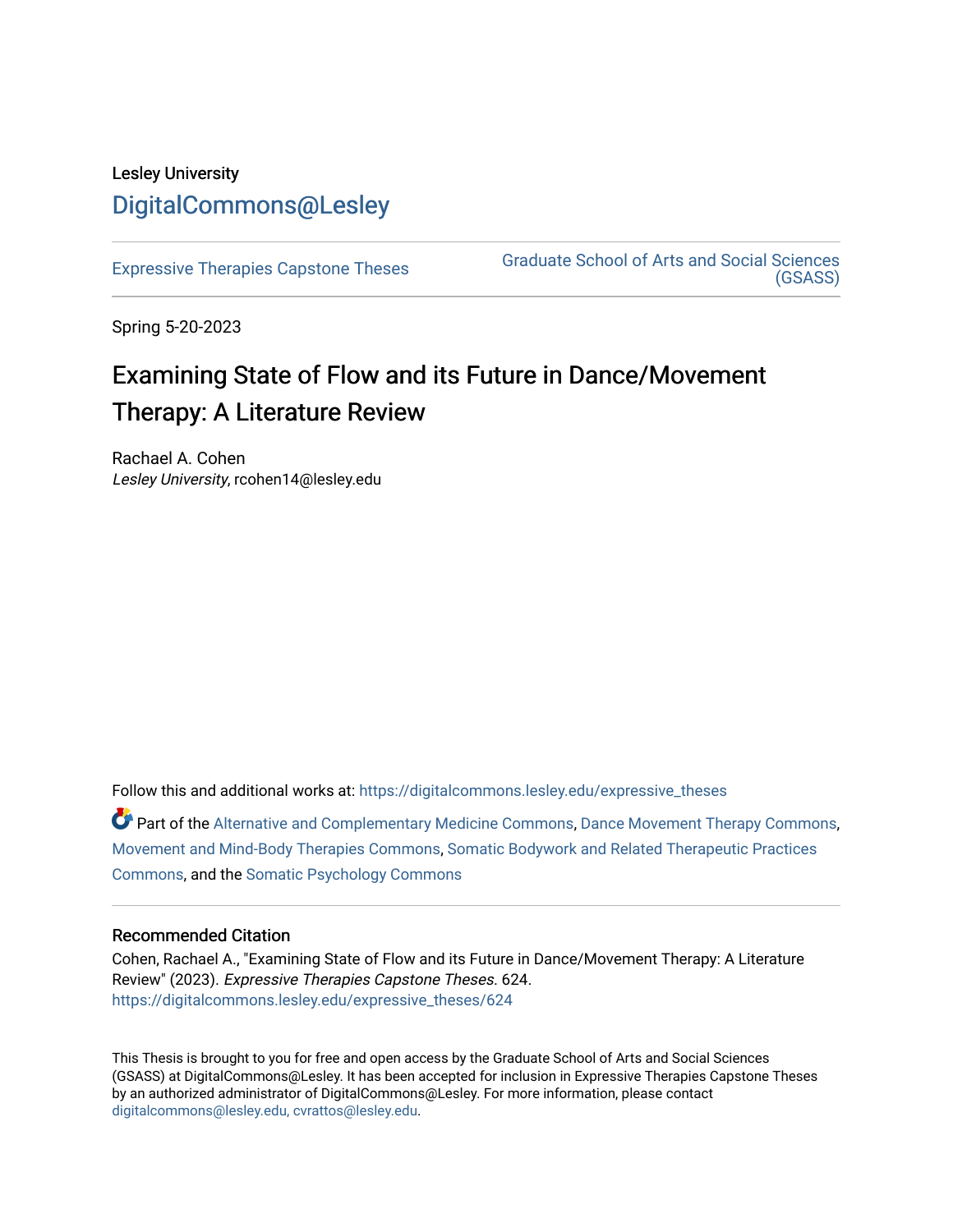#### *THESIS APPROVAL FORM*

 **Lesley University Graduate School of Arts & Social Sciences Expressive Therapies Division Master of Arts in Clinical Mental Health Counseling: Dance/Movement Therapy, MA**

**Student's Name: \_\_\_\_\_\_\_\_\_\_\_\_\_\_\_\_\_Rachael A. Cohen\_\_\_\_\_\_\_\_\_\_\_\_\_\_\_\_\_\_\_\_\_\_\_\_\_\_\_\_\_\_\_\_\_\_\_\_\_\_\_\_\_\_\_\_\_\_\_\_\_\_\_\_**

**Type of Project: Thesis**

**Title: \_\_\_\_\_\_\_Examining State of Flow and its Future in Dance/Movement Therapy: A Literature Review \_\_\_\_\_\_**

Date of Graduation: \_\_\_\_\_\_\_\_\_\_\_\_\_\_\_\_\_\_\_\_\_\_\_\_ May 20 2023

In the judgment of the following signatory this thesis meets the academic standards that have been established for the above degree.

Thesis Advisor: \_\_\_\_\_ Meg H. Chang, EdD, BC-DMT, LCAT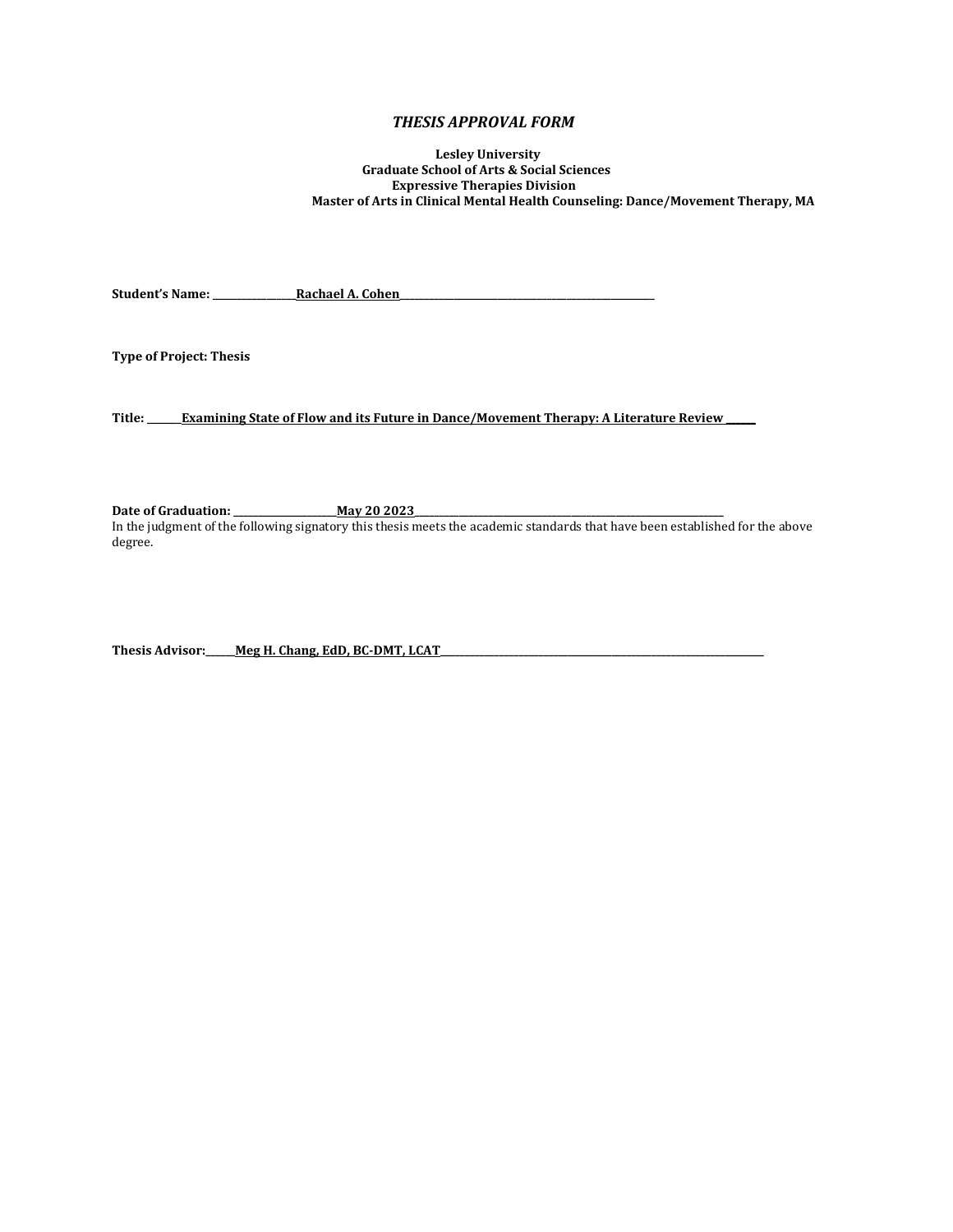## **Examining State of Flow and its Future in Dance/Movement Therapy: A Literature Review**

Capstone Thesis

Lesley University

May 5, 2022

Rachael A. Cohen

Dance/Movement Therapy

Meg H. Chang, EdD, BC-DMT, LCAT, NCC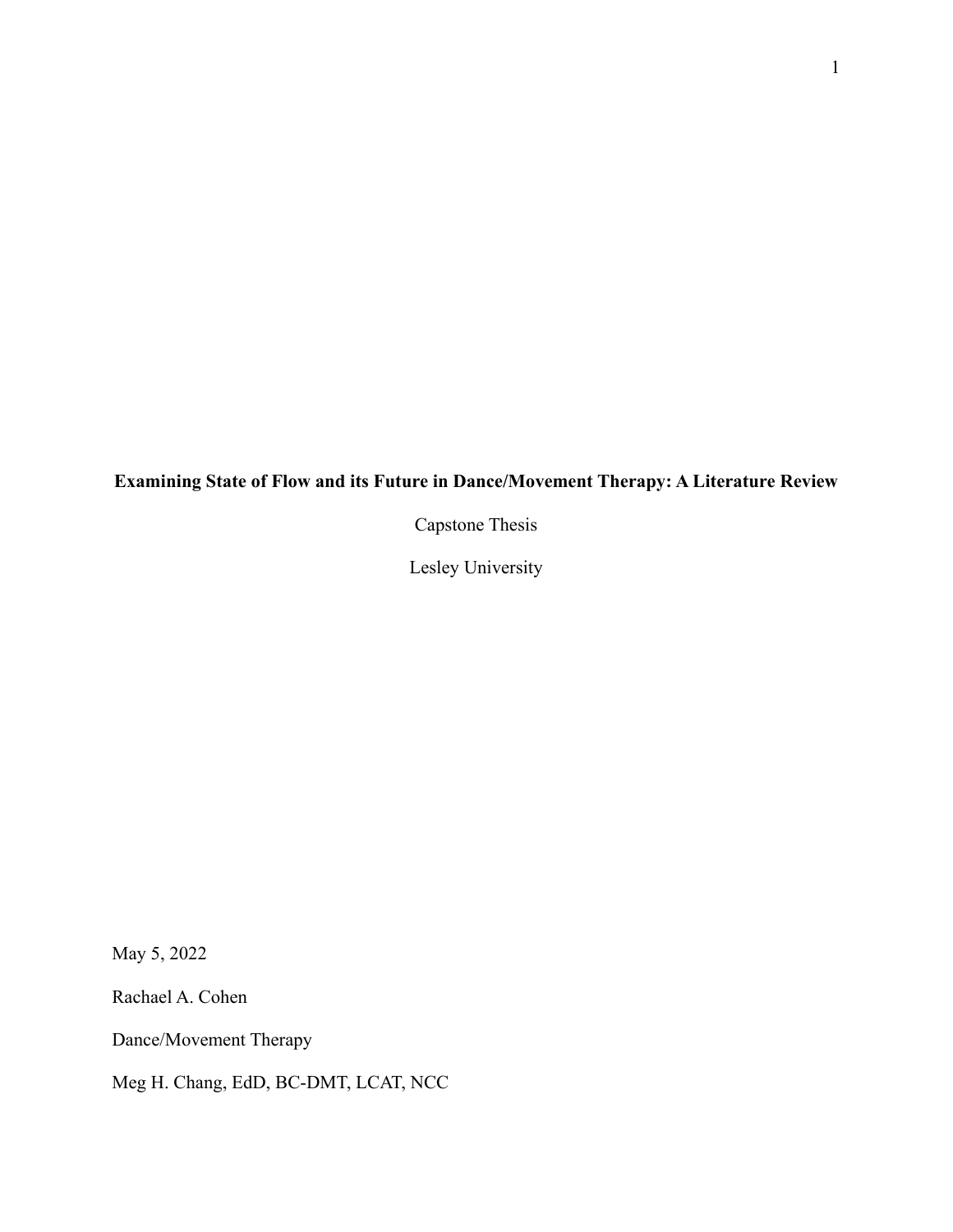#### **Abstract**

This paper analyzes State of Flow, the definition codified by Mihaly Csikszentmihalyi and analyzes how Flow as a concept has developed in current psychological and artistic research, alternative therapies, and mainstream medias. This paper also views existing Dance/Movement Therapy frameworks such as Body-Mind Centering and Kestenberg Movement Profile to see how Csikszentmihalyi's definition could integrate into current Dance/Movement Therapy practice, as well as looks at Laban Movement Analysis and its future in Dance/Movement Therapy. This thesis also examines how gender and neurodivergence may impact how one can experience State of Flow.

*Keywords*: state of flow, body-mind centering, flow, neurodivergent, hyperfocus, Laban, Kestenberg movement profile, dance/movement therapy

*Author Identity Statement:* The author identifies as a White, Jewish, cisgender, woman. This author also acknowledges she lives on Pokanoket, Wampanoag, and Massachusett land.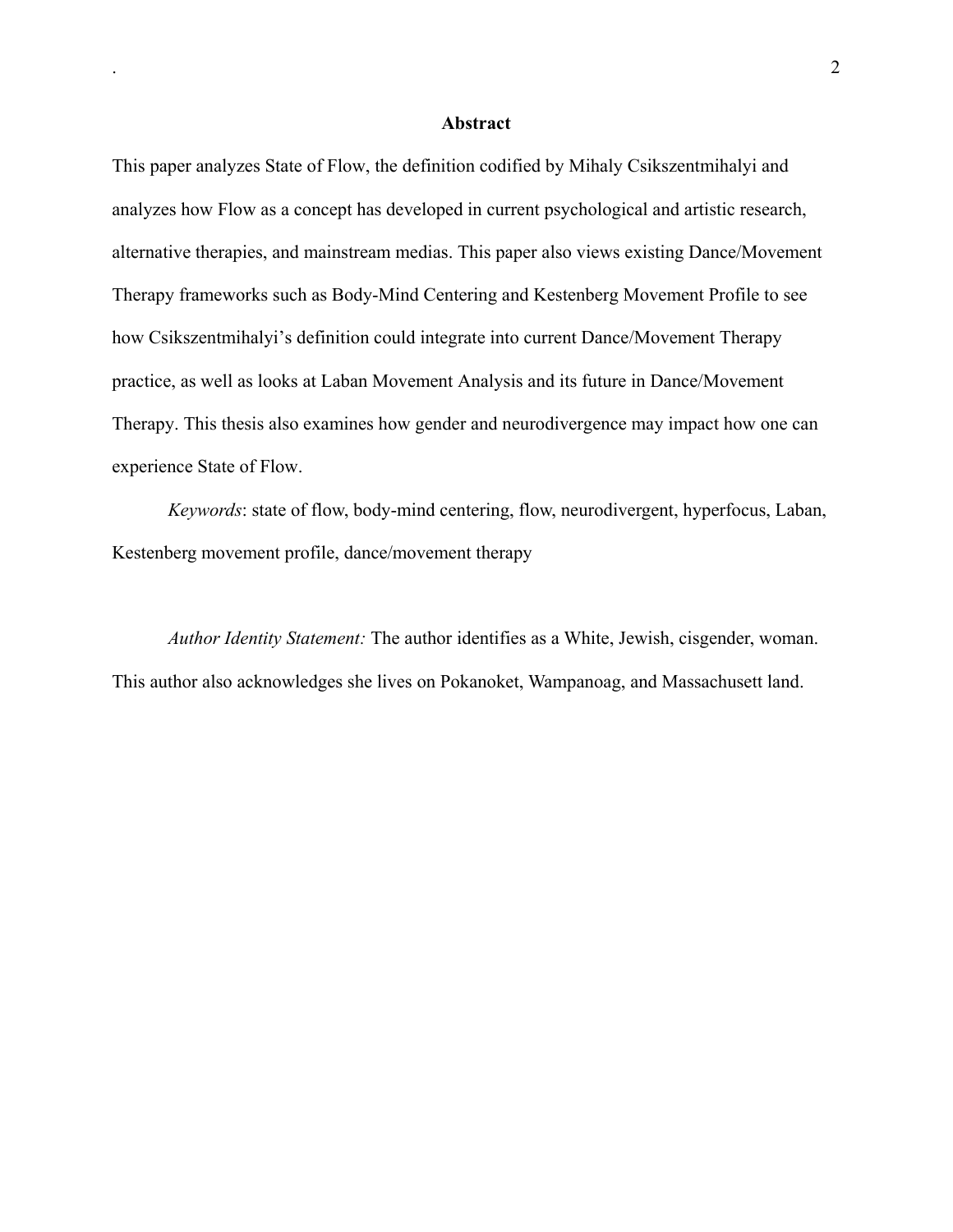### **Introduction**

State of Flow, first coined by Hungarian-American psychologist Mihaly Csikszentmihalyi in the 1970's, is defined as "being completely involved in the activity for its own sake. The ego falls away. Time flies. . .Your whole being is involved, and you're using your skills to the utmost" (Geirland, 1996, para. 2). This is a concept that is heavily integrated into the field known as positive psychology, an area of study that researches "the human experiences and strengths that make like most worth living" (Brokaw, 2021, para. 1). Csikszentmihalyi believed that Flow is integral to what he called an "optimal experience", and it makes people happier to be in Flow regularly. To be in an optimal experience, one must "feel in control of our actions. . .a deep sense of enjoyment that is long cherished and that becomes a landmark in memory for what life should be like" (Csikszentmihalyi, 2008, p. 3). When writing about the connection between State of Flow and being in an optimal experience, he states "the best moments usually occur when a person's body or mind is stretched to its limits in a voluntary effort to accomplish something difficult or worthwhile. Optimal experience is thus something that we make happen" (Csikszentmihalyi, 2008, p. 3). This thesis will examine the concept of State of Flow defined by Csikszentmihalyi, how it is being viewed and researched in the current day, and how it can be implemented into Dance/Movement Therapy by means of current existing frameworks such as Kestenberg Movement Profile and Body-Mind Centering, if it would be the center of its own framework, as well as the analysis of the history and implementation of flow in Laban Movement Analysis. Kestenberg Movement Profile, shortened to KMP, was developed by Dr. Judith Kestenberg in the late 1960's, and is: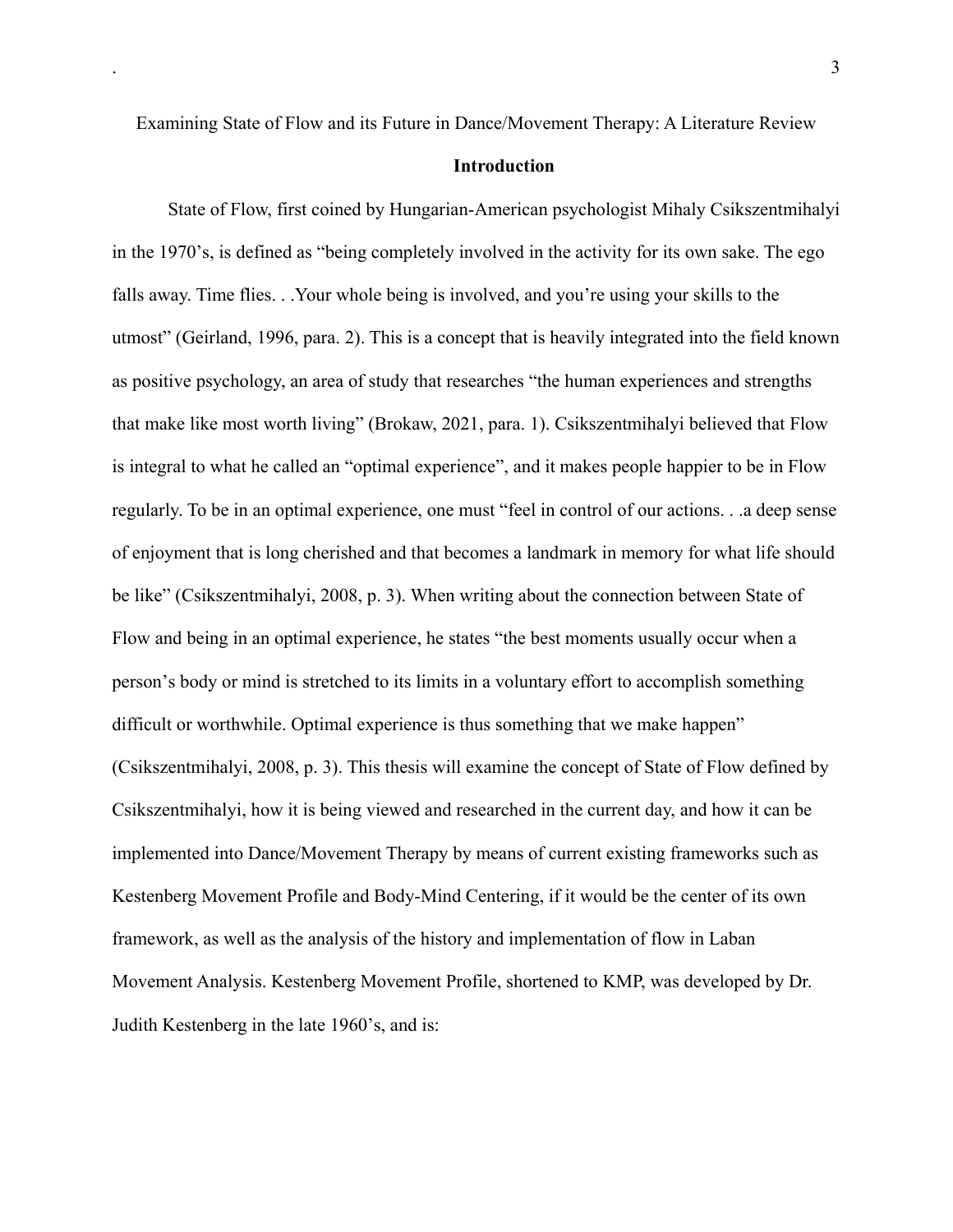a distinct theory of infant/child development. . .a theory that synthesized her body-mind integration approach with relational development, attachment theory, ego-psychology, and psychoanalysis through seeing that the relational elements give structure and shape to drives, temperament, defenses, and coping skills. (Kestenberg Amighi et al., 2018, p. 2)

KMP focuses heavily on human development, and how the childhood and early life of an individual shapes their entire life and world view, making it a framework that relies heavily on neuroscience and psychodynamic concepts and standards. KMP can be broken down into:

four distinct movement clusters: tension flow rhythms (that reflect unconscious needs and biological drives) tension flow attributes (that reflect temperament and expression of affects), pre-efforts (that reflect immature ways of coping, often used in learning and defensive behaviors), and efforts (used in coping with space, weight, and elements). (Kestenberg Amighi et al., 2018, p. 4)

As mentioned in the quote, KMP focuses on the internal and unconscious expressions of the body to be brought to the attention of the conscious mind and be recognized through the movement.

Terminology and the base structure of this framework were heavily influenced by Laban Movement Analysis, known as LMA, or colloquially referred to solely as Laban in dance spaces. Laban Movement Analysis is considered the universal written language and codification of dance and movement and has been the subject of much debate in recent years, partially due to the personal history of Rudolf Laban when this written language was being developed. Laban "was asked by the Third Reich to create pageants and movement choirs that were then used in Nazi propaganda. The original myth was that he left Germany in protest of these political movements, but this has been disputed widely" (Davis et al., 2021, p. 3). While it is named after Rudolf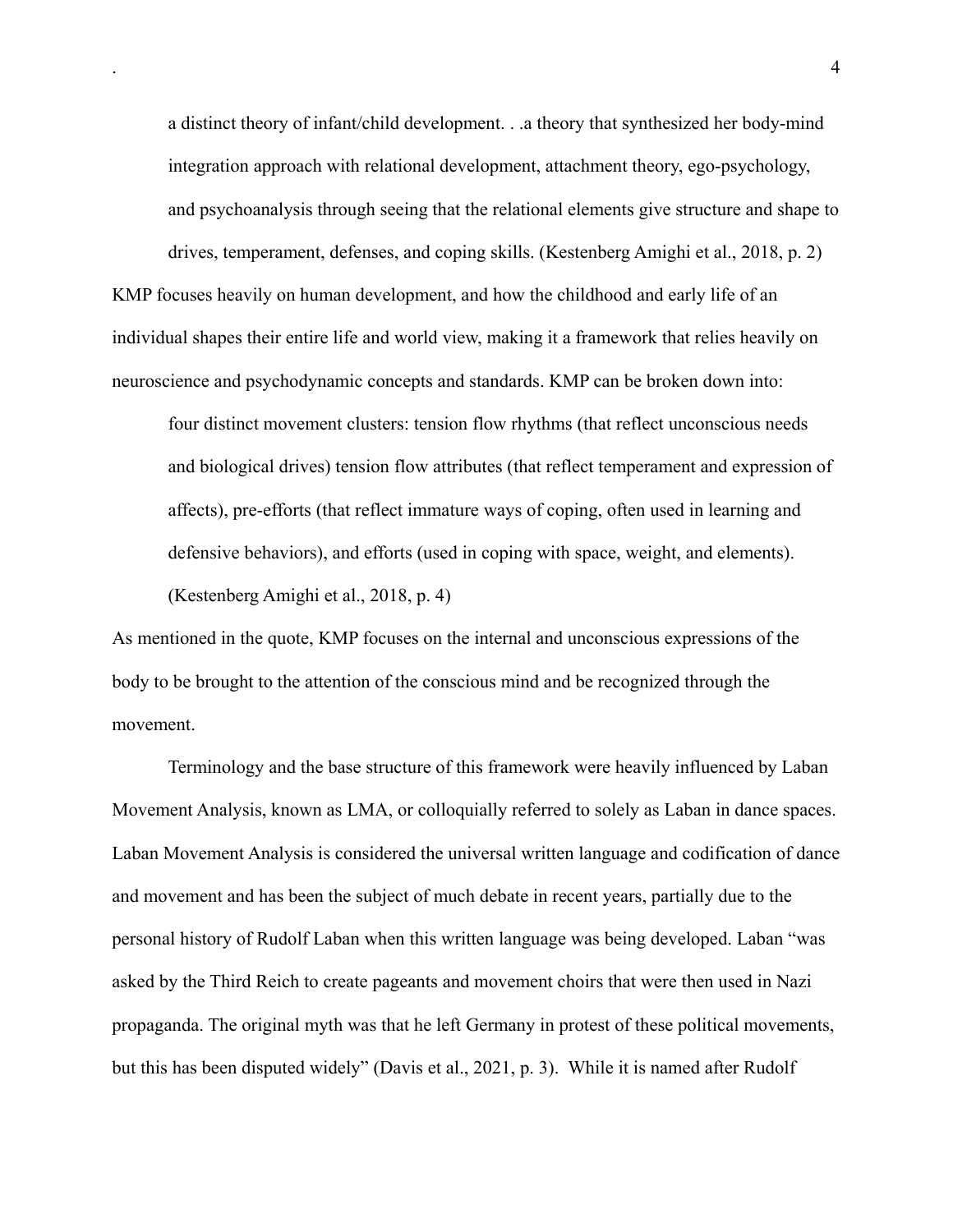Laban, other people worked with him directly and developed the system further including Geraldine Stephenson, Sam and Susi Thornton, Irmgard Bartenieff, Warren Lamb, and others (Bradley, 2018). Much of the current debate about this system is about whether LMA should be taught to dancers in their home studios or in collegiate and graduate classes at all, and if so, how to approach this system while also not perpetuating the "racial and cultural bias . . . systems of White European dominance" (Davis et al., 2021, p. 2). There is also much discussion about whether one singular framework or language can be applied universally to all movement (Millrod et al., 2021). While observing movement, "the observer using LMA considers elements they perceive to be pertinent, whether they are central to the mover or not" (Davis et al., 2021, p. 5). The observer is deeming what is important to the movement, not necessarily the mover, and "wherein the form loses identifying features, historical context, and cultural connections to the communities within which it was developed" (Davis et al., 2021, p. 6). If the observer does not know the historical or communal context behind the movement, its significance is lost when using LMA to analyze it. Body-Mind Centering, developed by Bonnie Bainbridge Cohen, was developed at her school of Body-Mind Centering starting in 1973, and theories were established by 1982 (Bainbridge Cohen, 2012). BMC focuses on anatomy and physiology and uses the body to express the thoughts and feelings of the mind. The term "centering" refers to the journey of balancing the body and the mind together, rather than the action of being balanced, "discovering the relationship between the smallest level of activity within the body and the largest movement of the body by aligning the inner cellular movement with the external expression of movement through space" (Bainbridge Cohen, 2012, p. 1). While KMP and BMC can both be embodied movement frameworks for Dance/Movement Therapy, KMP places more emphasis on the development of oneself and how that influences all of life, and BMC focuses more on the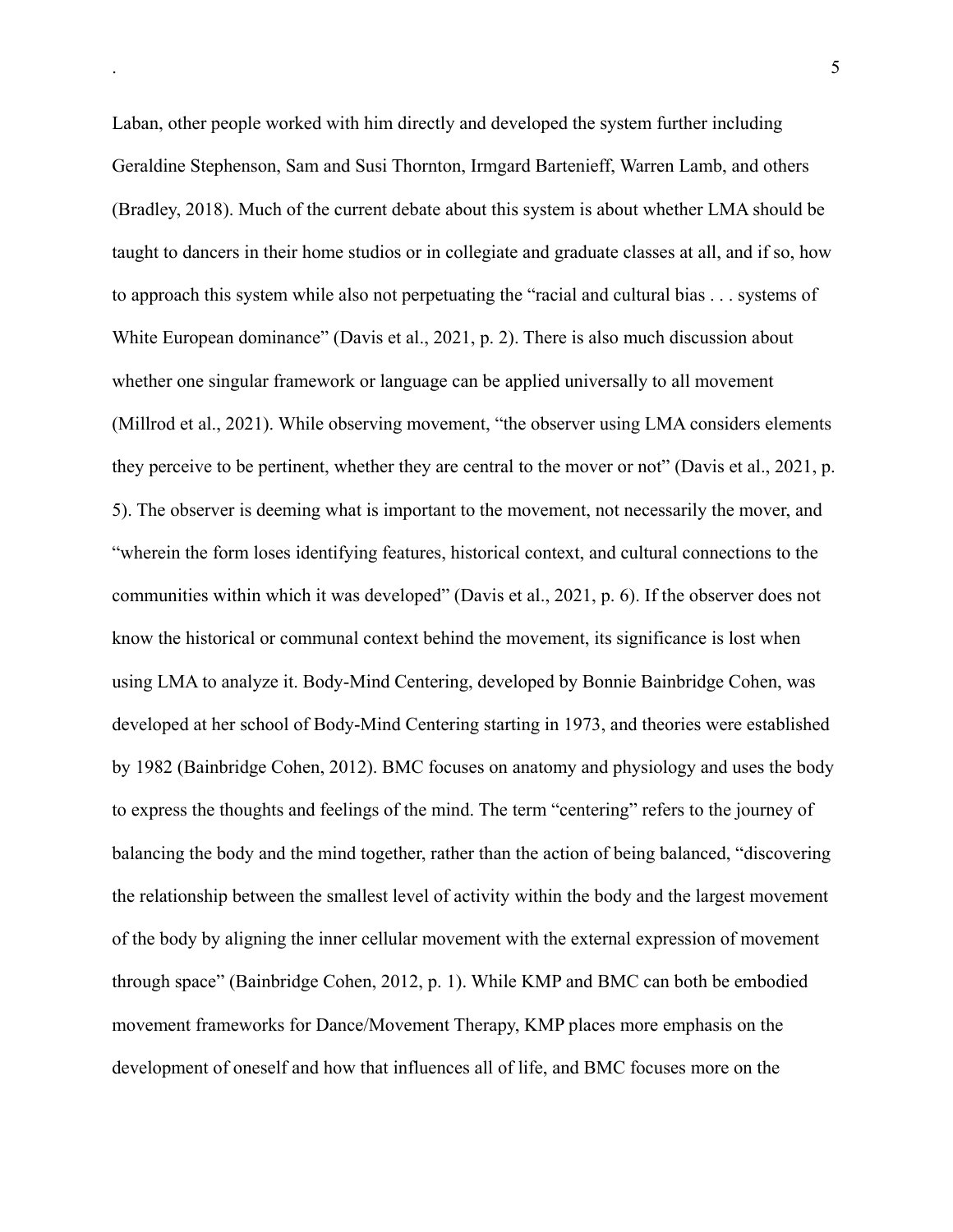internal anatomy and physiology of the body to reflect what is in the mind. I connected with Body-Mind Centering in particular when exploring frameworks currently being used in Dance/Movement Therapy and took into high esteem the emphasis on the body and the anatomy, focusing on the smallest part of the body to make it whole.

This thesis will also explore how State of Flow is expressed differently in neurodivergent brains and how that can impact daily life. Specifically, exploring Flow in brains diagnosed with attention deficit hyperactivity disorder, or ADHD. Although this paper will focus on improvisational movement for the sake of Flow in Dance/Movement Therapy, there is also exploration of literature analyzing choreographed movement with Flow and how the different types of movement may present different appearances of Flow.

It is important for this topic to be explored because analyzing how a brain in Flow state versus a brain out of Flow state operate differently from eachother can be used for further explorations in both daily life and in Expressive Therapies and creative activities. Being able to identify how Flow is being studied currently helps movement communities see what needs more study and evolve the field. Showing that the brain has the capacity to be creative, and be fully immersed in that creativity, would be beneficial to even non-movers seeking out Dance/Movement Therapy and bring healthy creative outlets into their daily lives. As the understandings of mental illness are constantly evolving with more study and societal contexts, it is just as important to study Flow in neurodivergent people as it is to study neurotypical people.

State of Flow as an area of study is important to me because it is something I had been interested in ever since first learning about it, and I believe there is a great benefit to consider placing an emphasis on Flow in Dance/Movement Therapy. I would feel like a child constantly asking, "why and how does this work?" because I wanted to absorb everything. Being a creative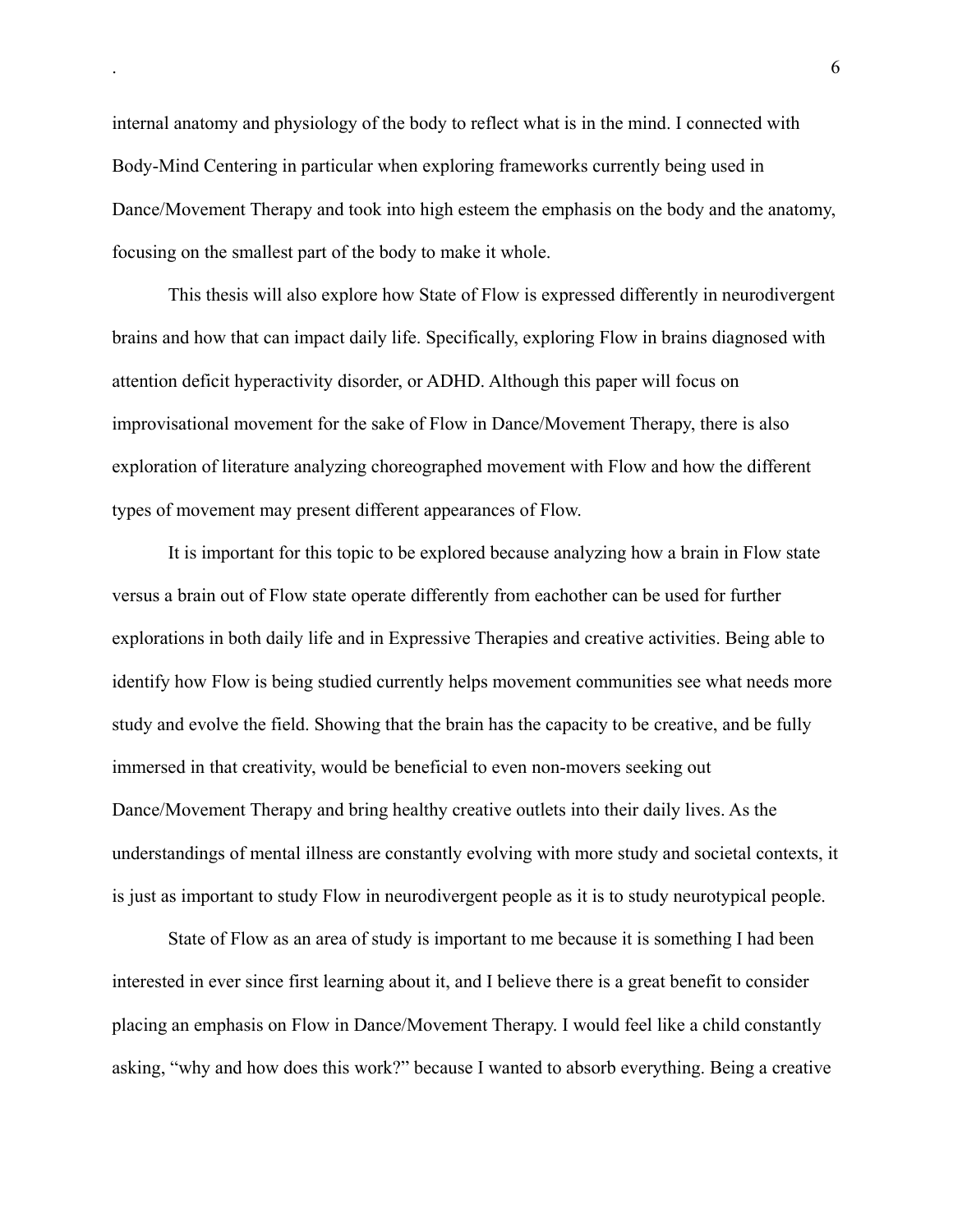and artistic person, I rely on being in Flow for much of my work, and I attempted to make myself aware of how to initiate Flow for myself and keep it as a stable and practiced method to help accomplish tasks for my own benefit. When doing cursory research on how to achieve Flow, many tips involved movement (taking a walk outdoors through nature, stretching before and during task, recognizing natural posture, etc.), and that guided the development of this topic. This has also influenced how to integrate Flow into Dance/Movement Therapy in the future.

#### **Method**

For this literature review thesis, I primarily looked for research and articles from the last five to seven years at most, but of course when talking about Flow, older research from Csikszentmihalyi must be acknowledged and counted separately from current research. When researching online, I had to use the full search phrase of "State of Flow", rather than just "Flow", because it is such a common word that I would be recommended articles that had nothing to do with positive psychology or mental health. Also, I had to distinguish between sites that discussed Flow State rather than an alpha brainwave state, such as one listing activities that were more meditative than Flow inducing. For example, an article from the *Huff Post*, saying to "clear and calm the mind" (Nemour, 2017, para. 6) when referring a mind in State of Flow, when clearing the mind entirely would take out the immersion of the task itself and meditative flow. These are not necessarily the same concept; this is showing how the terms can be perceived as interchangeable to the general public. I had also noticed that using the term "movement" rather than "dance" was more beneficial to finding articles and research, especially when looking at how to integrate State of Flow into Dance/Movement Therapy. Just using the word "dance" would not result in the same articles or the same number of articles as using the word "movement". Often when finding articles that had the word "dance", they were about structured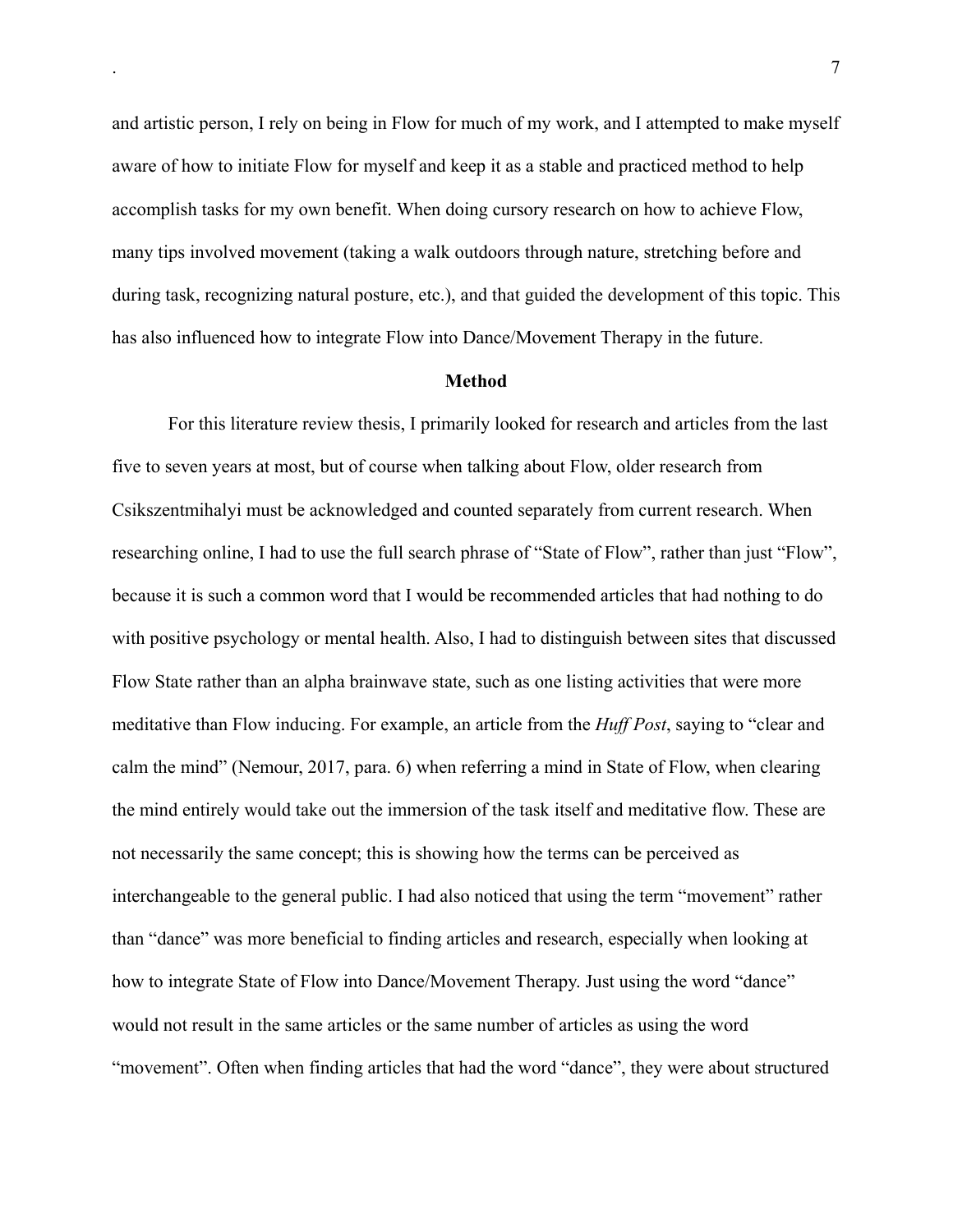and choreographed dance, while articles using the term "movement" were referring to unstructured and improvised movement, which is more conducive to Dance/Movement Therapy. When gathering the citations necessary to complete the references page, many of the citations that were provided alongside a given digital article were listed incorrectly and had to be fixed manually by referring to the physical formatting guide for reference citations.

When exploring how to initiate Flow while writing this thesis, I noticed that my phone had to be in another location entirely (or out of sight), and energetic music that I was familiar with had to be playing. I could not focus if it was silent or if it was calm music, it had to be music from my work-out playlists or video game soundtracks, as those are designed to not compete with the tasks being accomplished. Only then would Flow even have a chance of making an appearance in my writing process. To keep myself on track on revision tasks and to maintain Flow, I would make a checklist of tasks or edits that I wanted to accomplish each time I sat at my desk to work. I would often stretch before sitting down and take multiple stretch breaks throughout the time I would be working. If I was feeling too overwhelmed or unsure what to do next, I would walk around my house or my street and mentally map out what I wanted to accomplish right then, and what could wait for another time. I would also set timers and challenge myself to get a specific task done before the timer was done. If I was working while not in a State of Flow, I would also take regular breaks away from my computer and either watch a fun video, play a game, or talk with a friend to give myself time to process what I had worked on and what I wanted to do next. Minimal to no progress would be made if I tried to write on the same day I had already worked, regardless of if I was working in person or remotely. My peak hours were early in the morning right after waking up, between the times of 4pm-7pm, or late night into the very early hours in the morning on any given day of writing. While knowing my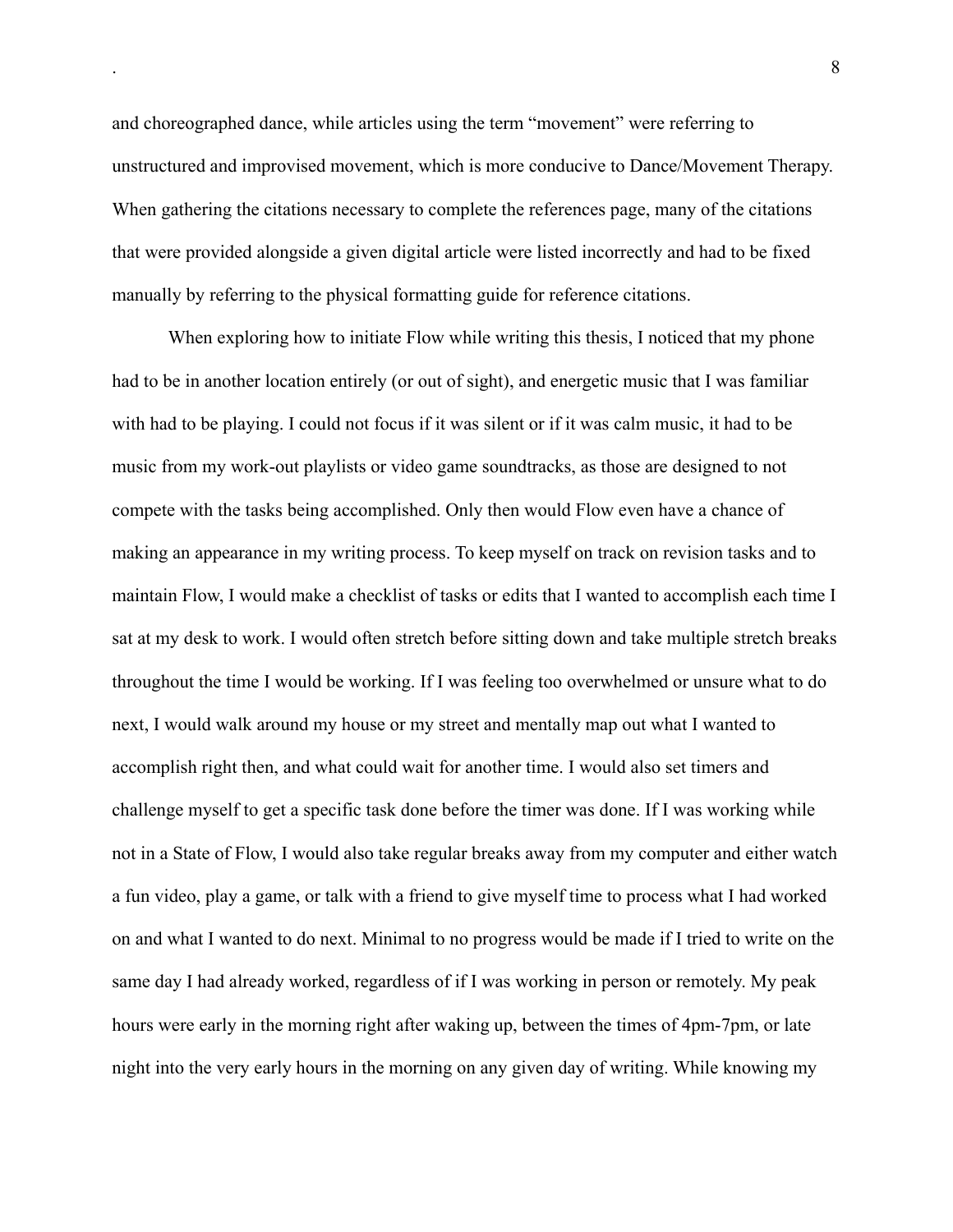own requirements for Flow, it was not always guaranteed that it would be initiated when trying to write. Often, the days where I wanted to research or write would be days that I was unable to due to pre-determined tasks, and the days I would set aside to dedicate solely to this project, there would always be something else to do, and I would find myself getting distracted and not able to work. While taking stretching or exercising breaks, I found that Flow would be initiated in the movement, and I would have an easier time resetting and going back to writing or researching.

Using a heuristic method to determine how Flow appears and works for me has influenced how I advocate for State of Flow to be integrated into Dance/Movement Therapy. Meaning 'to learn for oneself' (Merriam-Webster, n.d.), my heuristic experience with Flow is the main resource when analyzing how to bring the concept further into the practice of Dance/Movement Therapy, and how using it as a keystone for therapeutic techniques and frameworks.

#### **Literature Review**

State of Flow is not a new concept. Although the phrase was coined by Mihaly Csikszentmihalyi, flow in the body as a concept has existed in practices as ancient as tai chi, yoga, and meditation. However, in these practices, flow is often imagined as energy flowing through the body. For example, tai chi is about "creating a balance between mind, body, and nature, while encouraging a heightened state of health and wellness" (Herzog, 2011, para. 1). Tai chi places the emphasis on flow for health and spiritual reasons, and not necessarily to complete a task. The practice of meditation has evolved and become more accessible through time, particularly with the rise of the internet and social media, and mobile meditation applications. There are many different forms of meditation, and "more rigorous studies need to be performed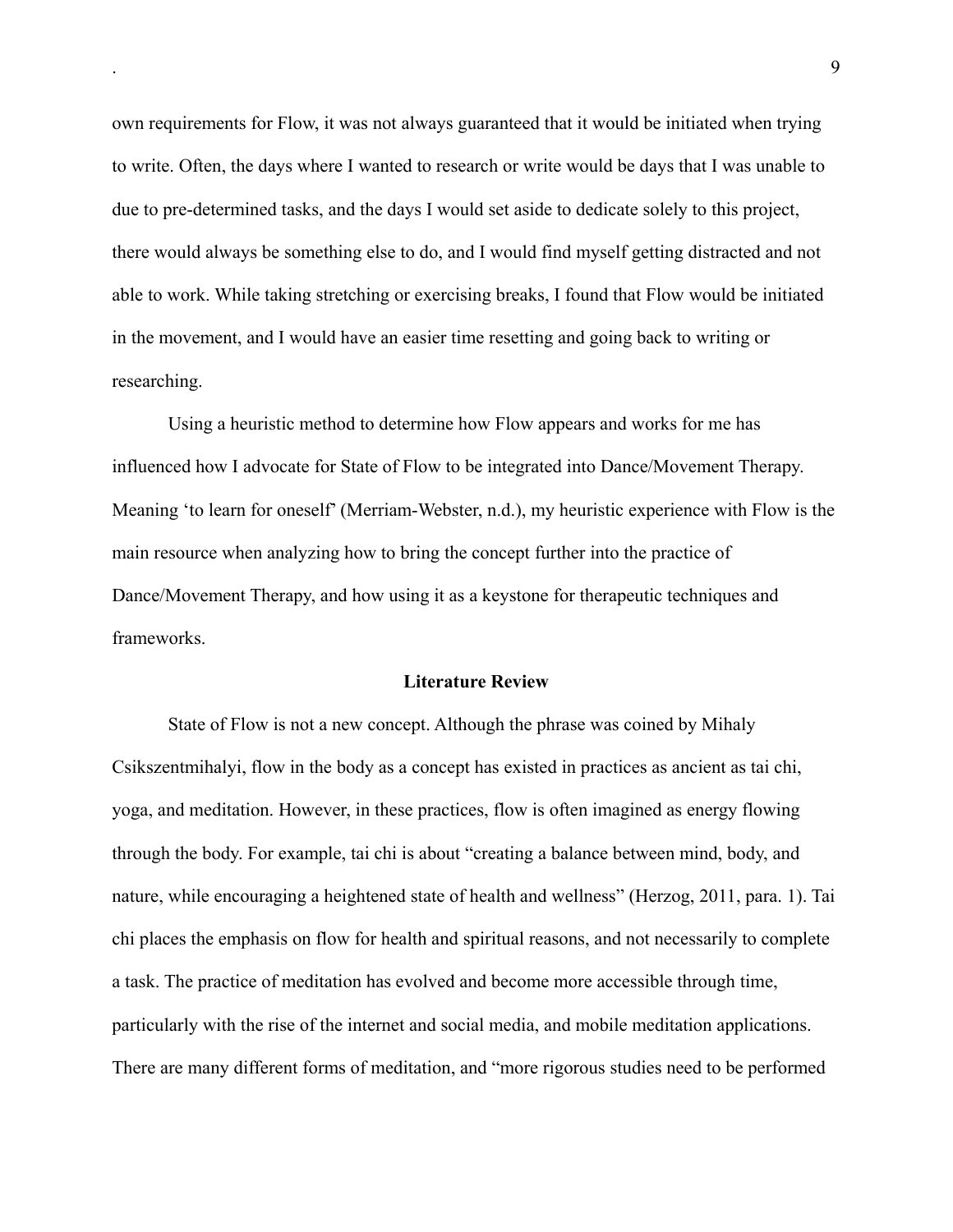to elucidate the nuanced imaging and electrophysiological changes that occur with each type of meditation" (Lee et al., 2018, p. 5). With some meditational practices favoring an alpha brainwave state, those would technically not fit with Csikszentmihalyi's definition of Flow, as a practitioner may not be immersed in the activity, but rather actively letting the mind wander and be focused on multiple thoughts to process. Csikszentmihalyi wrote about yoga and Flow, stating:

the similarities between Yoga and flow are extremely strong; in fact it makes sense to think of Yoga as a very thoroughly planned flow activity. Both try to achieve a joyous, self-forgetful involvement through concentration, which in turn is made possible by a discipline of the body. Some critics, however, prefer to stress the differences between flow and Yoga. Their main divergence is that, whereas flow attempts to fortify the self, the goal of Yoga and many other Eastern techniques is to abolish it. . .Therefore, it can be argued, Yoga and flow tend toward diametrically opposite outcomes. (Csikszentmihalyi, 2008, p. 105)

The understanding that two concepts can be so similar but also so different and contested is one of the many reasons that State of Flow has been intriguing. While this may be a discussion of semantics rather than methodologies and beliefs, this shows the fluid nature of Flow and how it can be easily interpreted in many ways.

Often when in Flow, someone is doing a task they find joy in, and therefore it brings them to a state of happiness, and no internal or external stimulation matters besides that single task. State of Flow can also be used for tasks that are not necessarily regarded as fun, but will still provide satisfaction when done. Regarding this phenomenon of existence melting away, Csikszentmihalyi stated in his TEDTalk: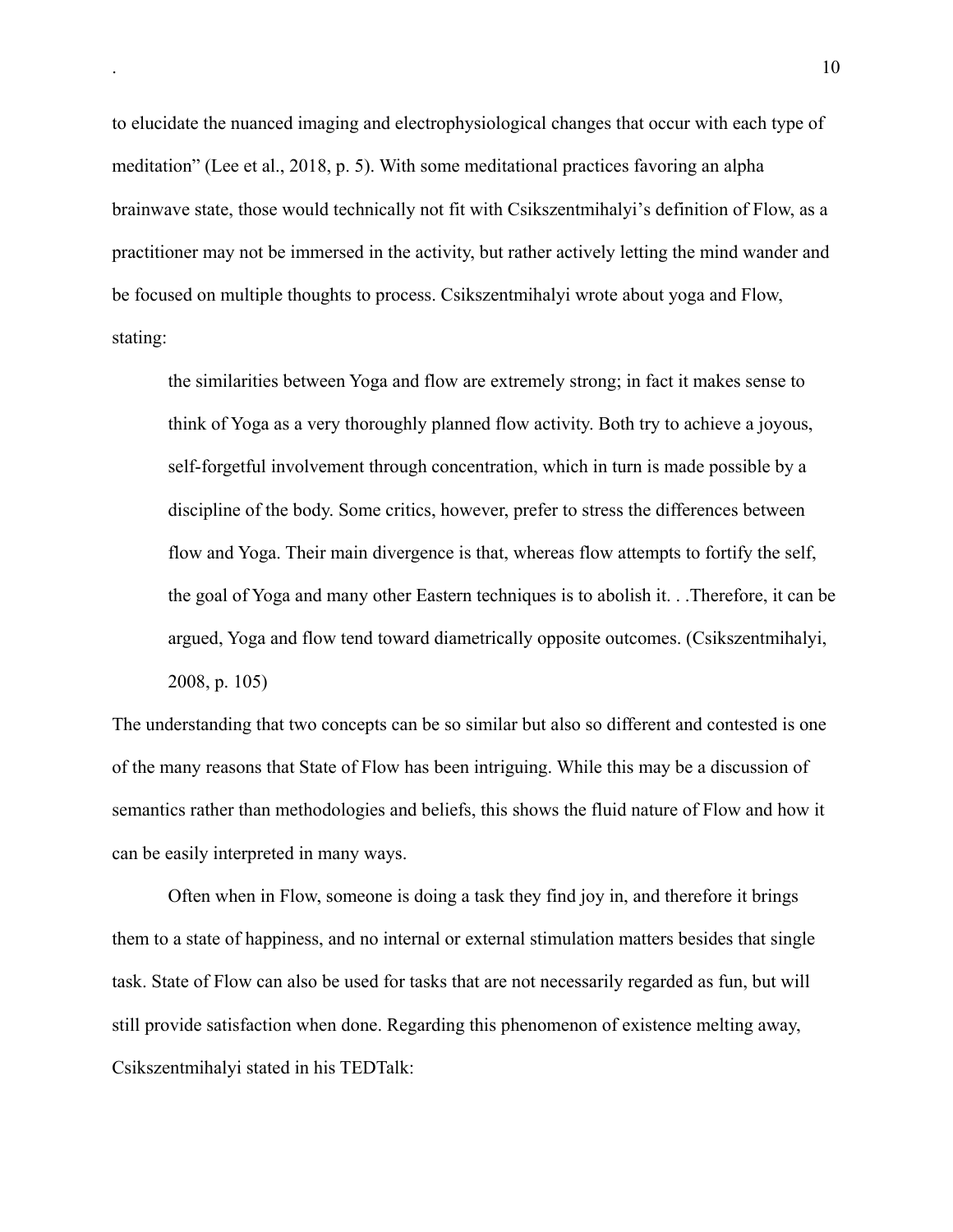He can't feel even that he's hungry or tired. His body disappears, his identity disappears from his consciousness, because he doesn't have enough attention, like none of us do, to do really well something that requires a lot of concentration, and at the same time to feel that he exists. So existence is temporarily suspended. And he says that his hand seems to be moving by itself. (Csikszentmihalyi, 2004, 08:43)

As in, the body and brain are literally flowing together to get the task done. The body and the conscious brain work on getting the task done, whether by moving the hands, the rest of the body, or what is needed to complete the task; while the person doing the task completely forgets about bodily functions and other stressors that are not directly impacting the project being worked on. The challenge level of the task is equal to the skill level of the person attempting the task, which is the key to initiate Flow (Csikszentmihalyi, 2004). If the skill level is more than the task requires, that is when the brain can zone out of said task and can go on autopilot. This is referred to as an 'alpha brainwave state', and a common example of this is the phenomenon of not remembering the drive home from work because the driver goes on 'autopilot' when repeating a mundane task, meaning the body takes over with muscle memory and not engaging with the brain. While the body is focused on the task, the brain is focusing on potentially many other things, like reflecting on the events of a day or what the next meal will be. Time escapes recognition in this state, much like State of Flow, but the conscious brain is not aware of the task being done at all, making this not fit with Csikszentmihalyi's definition of Flow. Alpha brainwaves are "most notably seen in various stages of sleep" (Lee et al., 2018, p. 4). These concepts often become interchangeable in the modern eye but are inherently different because Flow is the intense concentration of a task and is peak brain activity, while alpha frequency is when the brain is more relaxed and reflecting, and not at peak performance. Meanwhile, if the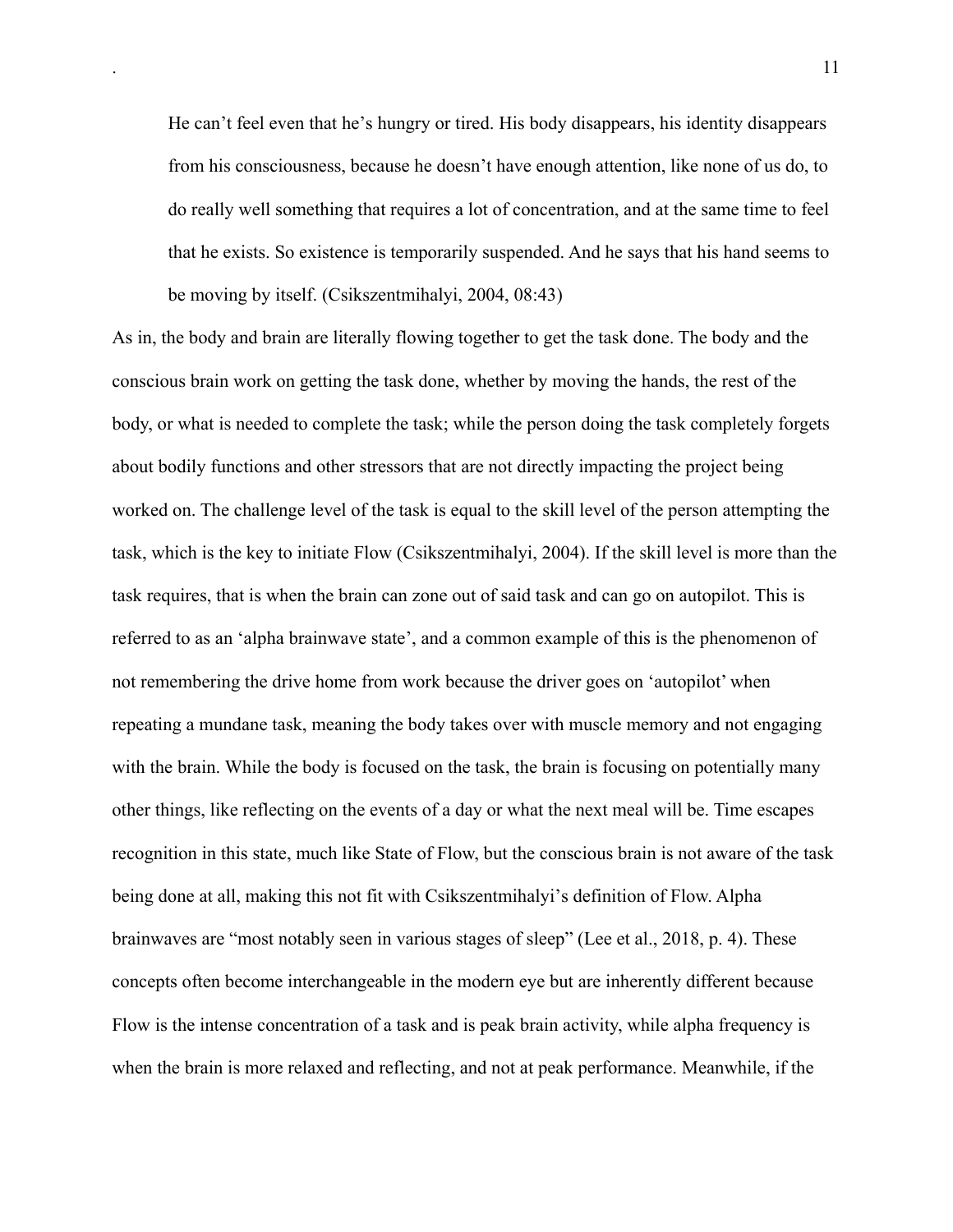skill level is less than the task requires, then the task will not be complete or at least, will not be completed correctly and efficiently. There is a balance of the skill level required for the task and the brain power present to follow through on this task to achieve State of Flow. The brain and nervous system are constantly processing and analyzing new information, and "the human body sends 11 million bits per second to the brain for processing, yet the conscious mind seems to be able to process only 50 bits per second" (Markowsky, 2017, para. 73). With this processing speed, a brain in a State of Flow is using all fifty bits per second to be fully immersed in a task, and not trying to be aware of anything else.

Csikszentmihalyi created the foundation that Flow research is progressively being built upon today. However, as stated before, this was not a new concept, even to him:

To call this a 'discovery' is perhaps misleading, for people have been aware of it since the dawn of time. Yet the word is appropriate, because even though my finding itself was well known, it had not been described or theoretically explained by the relevant branch of scholarship, which in this case happens to be psychology. (Csikszentmihalyi, 2008, p. 2) As mentioned before, a concept of flow is found in tai chi and yoga, but another example is Reiki healing. Reiki healing is a Japanese energy and spiritual healing practice and is widely used around the world, often in tandem with clinical health settings (International Association of Reiki Professionals, 2021). However, alternative therapies and practices such as this, especially ones that are aligned with Eastern medicine, are often ridiculed, and not taken seriously by the Western world. The practice of Reiki, especially in the United States, "continues to struggle in finding its permanent place among the portfolio of complementary and alternative medicine modalities in many military health care facilities" (Gantt & Orina, 2020, p. 394). Although this study found very positive results in their use of Reiki treatments in their subjects, one even

. 12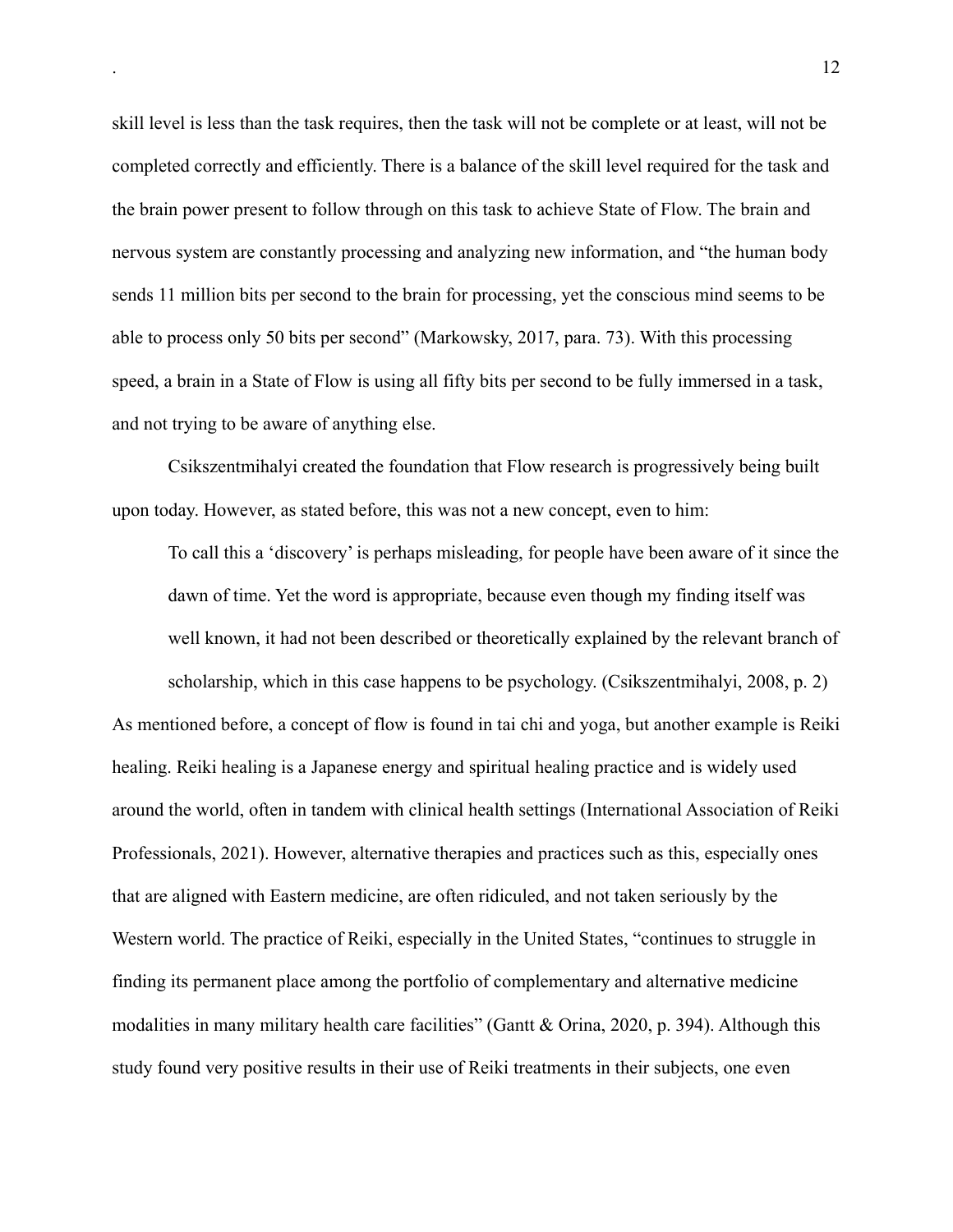showing "there was significant decrease (*P* < 0.001) in present, average, and worst pain over the course of the six sessions with the most significant effect occurring up to the fourth session" (Gantt & Orina 2020, p. 398), it is often thought of as a scam, or as nonsense. In a stand-up comedy set by Micky Flanagan, he pokes fun at the hand motions Reiki professionals will use during their sessions and implies that if they are just flinging negative energy away, then he should be able to wave his hands around the bill and make it go away like a magic trick, and the audience is loudly laughing and clapping along the entire time (Flanagan 2020). This demonstrates the skepticism for Reiki, and is shown to other alternative therapies as well, and why further research is needed to educate the masses on what has led these therapies and theories to thrive for so long. Although the general opinion of Reiki may be overly critical, another study done in a medical center showed "90% of patients reported improvement in symptoms of pain, anxiety, general discomfort, insomnia, or nausea. When discussing side effects of the Reiki intervention, most commonly patients fell asleep" (Jurkovich & Watson, 2020, p. 406). When searching for alternative or supplemental therapies, especially ones with limited or acceptable side effects, the same ones being ridiculed by the general public are the same ones that are having studies done and showing quantitative results. When introducing the concept of Dance/Movement Therapy to people who are not familiar with Expressive Therapies, it can deem the same amount of ridicule and confusion as other alternative therapies, and practitioners are having to convince people that there is benefit to these theories and practices, before they dismiss it as useless or ineffective solely because they do not know anything about it, or think they cannot participate in Dance/Movement Therapy because they are not dancers or do not know how to dance. Bringing more exposure and solidified evidence and research that these practices can have merit and they can help people with mental and physical illnesses will help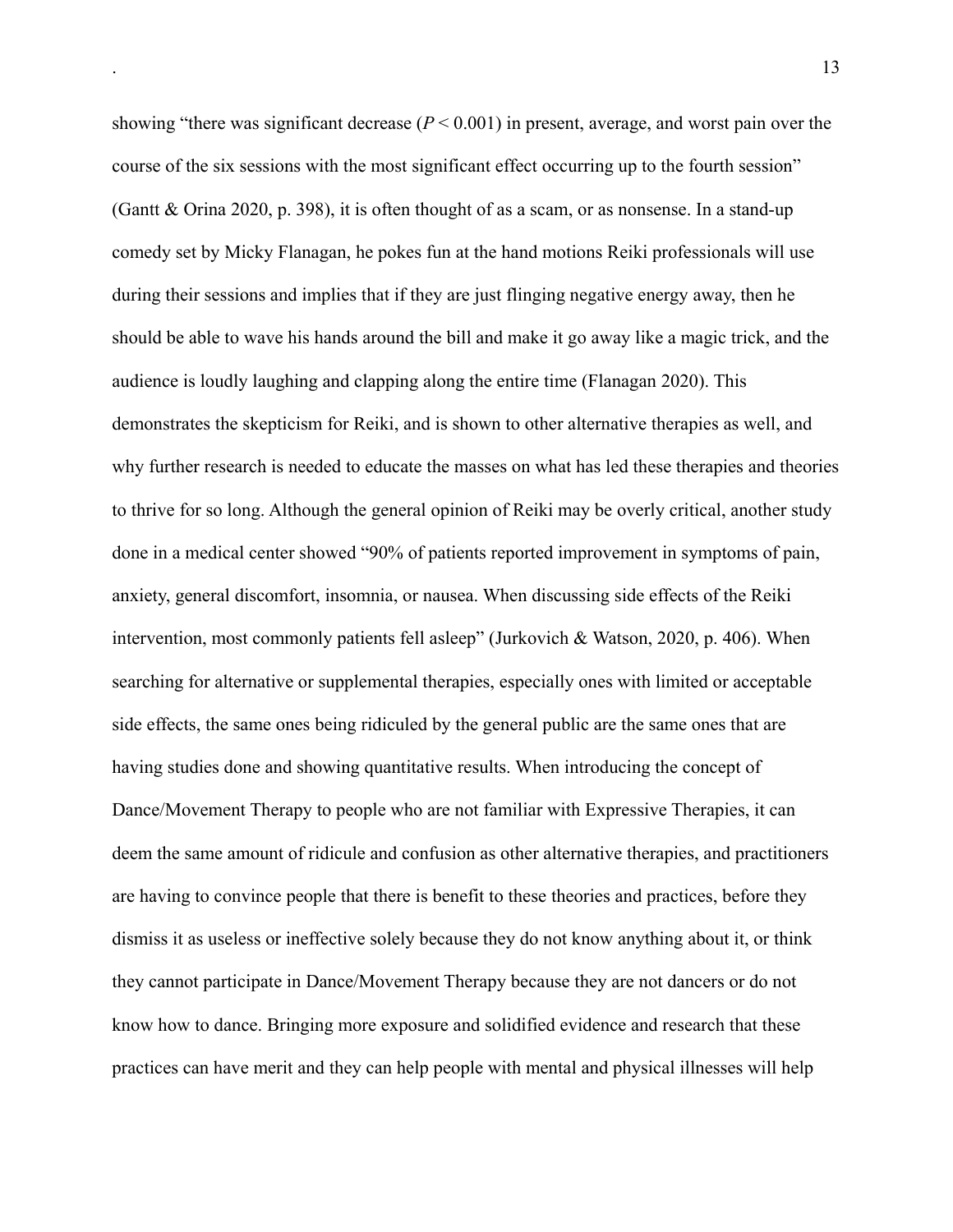validate the wide field of Expressive Arts Therapies overall, as well as Dance/Movement Therapy at the same time.

#### **Current Research of State of Flow**

Flow is still being studied at this time as well, in many different contexts and environments in the dance and movement communities, as well as in other communities and researching scopes. For example, "One area of flow research requiring more explanation is among nontraditional sports and among sport and performance spaces that are unique to minority performers" (Smith et al., 2020, p. 144). Examples of nontraditional sports include parkour, Ninja Warrior, Vogue dance performance, as well as many extreme sports. Vogue dance is a style of dance that relies on posing the body similarly to fashion and magazine models. Currently, there is not much research of minority groups and Flow, and "expanding flow research to include intersectional and culturally diverse experiences will provide a deeper understanding of the complexity of flow" (Smith et al., 2020, p. 146). This same article also discusses the communitybuilding aspect of dance and Vogue, in House and Ball Culture, and emphasizes "dance has many forms and subcultures, which provides a liberating space for lesbian, gay, bisexual, transgender, queer, intersex, and asexual (LGBTQ/IA) Black and Latinx people from restrictive experiences" (Smith et al., 2020, p. 145). As stigmas around race and sexual orientation continue to break down, and people feel freer to express themselves truthfully in the modern and mainstream, the dance community remains a safe space of expression and a space for continued exploration of culture and where Flow can be experimented with. If experimenting with Flow in these spaces allows them to still be safe, non-judgmental, and community driven, there should be much more research in minority and stigmatized groups.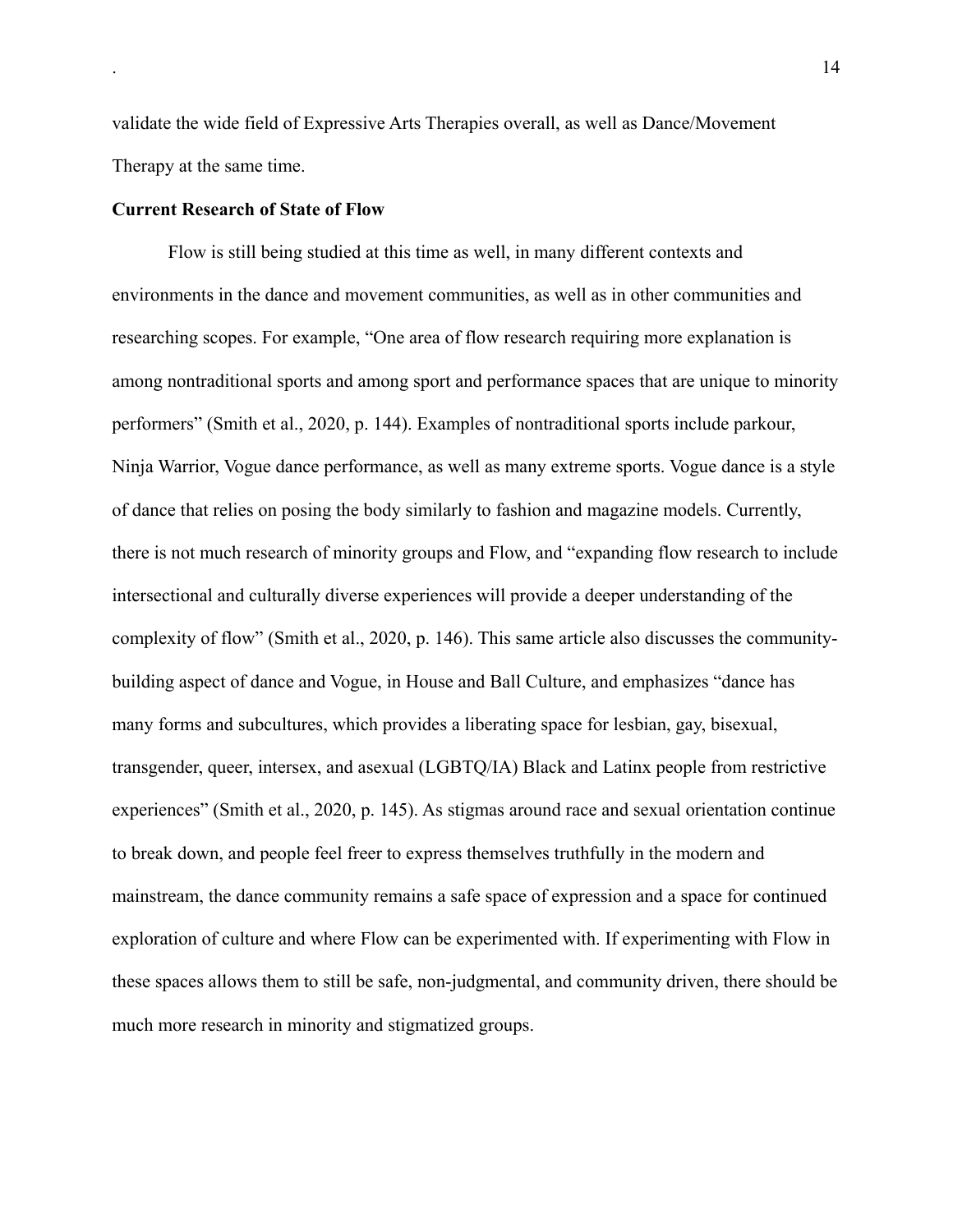A thesis written in 2015 was experimenting with Flow in the process of choreography and choreographed performative movement. This was in a pedagogical setting with skilled dancers, as well as the author herself participating in this experiment. Responses were gathered by a questionnaire, and it asked the same questions each time it was presented, like asking what pulled the dancers in and out of their Flow. When performing their Flow performance:

The moment of turning towards the audience was so powerful for Bryn because she saw how the lighting was cast over her skin, could feel the energy of the audience with the front of her body, and could also feel the warmth of the room. In that moment she was not thinking about what came next in the dance or what she would be doing after the performance. She was so taken with the simplistic beauty of her arm in the light. (Zoller, 2015, p. 81).

Bryn being so focused on the lights from the stage and not on the choreography or the rest of her environment is just one example of Flow from this experiment. Another instance of Flow was interestingly while one of the dancers was not in Flow, but rather "looking at the audience for the first time, Bryn became distracted and self-conscious, the same moment I was deeply immersed in the piece" (Zoller, 2015, p. 82). This shows that Flow is different for everybody, and is an individual experience, and dancers can be performing the same piece and one can be in complete Flow and the other could be distracted and extremely aware of everything and everyone staring at her while dancing. Although the rest of this paper will focus on improvised movement, it was important to add in this research with choreographed movement to show that Flow is possible with it as well, and that according to this experiment, it is observable when in the moment.

 Another thesis being studied for this was written in 2018 by Klara Łucznik, analyzing group improvisational Flow in dance. Information was gathered through interviews with the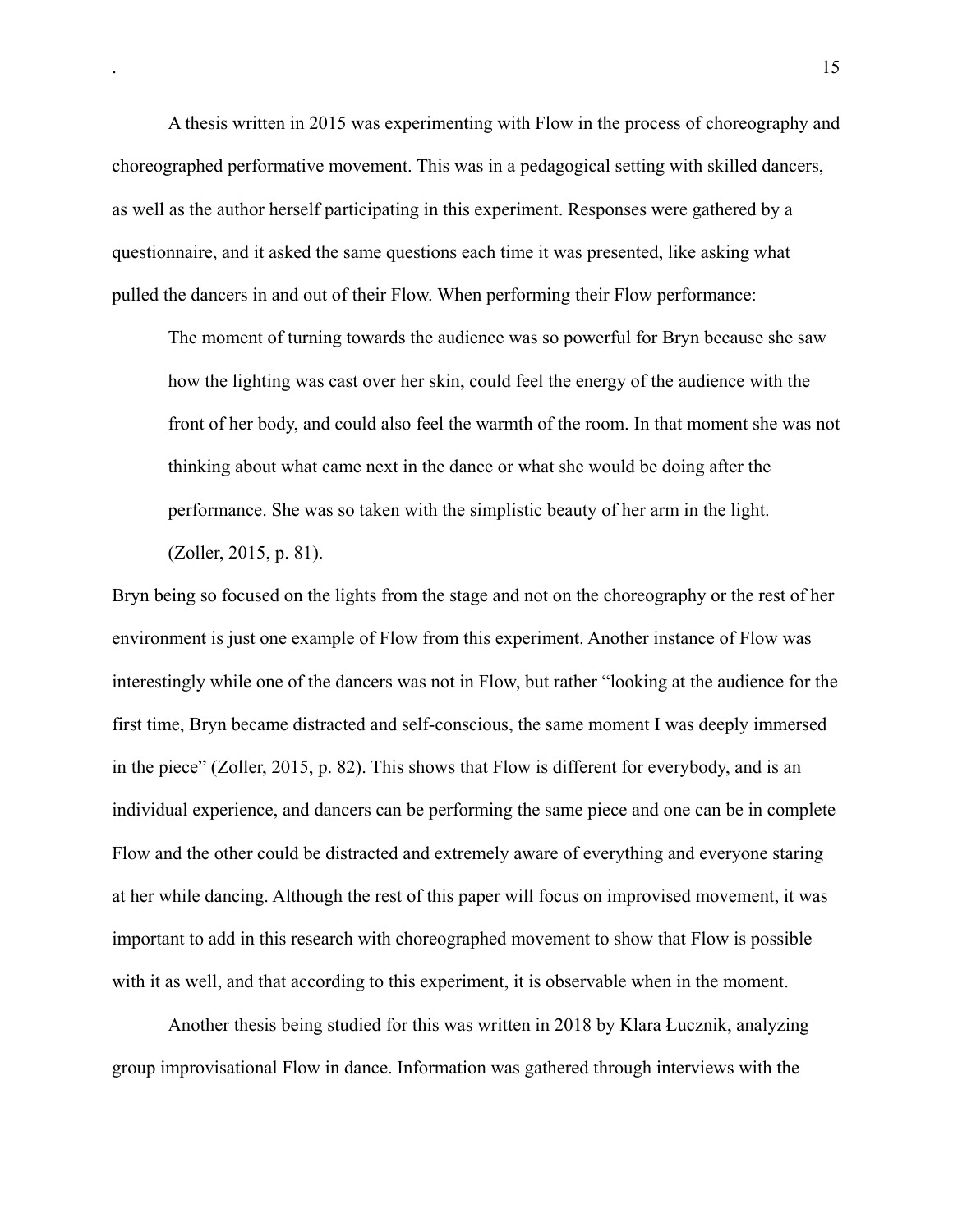groups of dancers and came to multiple conclusions. Not the least of which being "group flow was rather rare and it was more likely when a group had worked together for longer" (Łucznik, 2018, p. vi). Not only that, but groups that were experiencing Flow and those who were not were also moving differently, "a group in a high-flow state engaged with a task in a more complex way, sharing, transforming, and supporting eachother's ideas, while low-flow groups worked more with mimicry and body manipulation" (Łucznik, 2018, p. vi). This lines up with experiences throughout my own dance life, dancing with new people for the first time is more awkward as the boundaries and preferences of the movers are learned, and as time goes on, moving with those same people gets easier and can more easily induce Flow while moving. However, a commonly referred to aspect of how to achieve Flow is the balance of challenge and skill, where that does not become as relevant in group improvisational dance (Łucznik, 2018), because different techniques are more challenging than others, and everyone has their own strengths with movement. With improvised movement, there is no amount of prior technical skill that is required; therefore, one can be doing techniques or steps that may be considered technically easy to a trained dancer, but they will still be able to achieve Flow by moving and dancing. When first working with improvisational movement, it is difficult for trained dancers to not feel like they must show off all their own tricks and instead actually just move any way they like, and "only one person mentioned that being successful in improvisation requires a certain level of skill" (Łucznik, 2018, p. 70). While improvisation itself is a tool taught to dancers, it is also a de-learning process in the way of learning how to move freely with other people for enjoyment. When the groups were in Flow with each other, "effortless attention and enjoyment were the most predominant themes that emerged from the dancers' reports while describing flow" (Łucznik, 2018, p. 70). Moving for the sake of enjoyment and movement itself was at the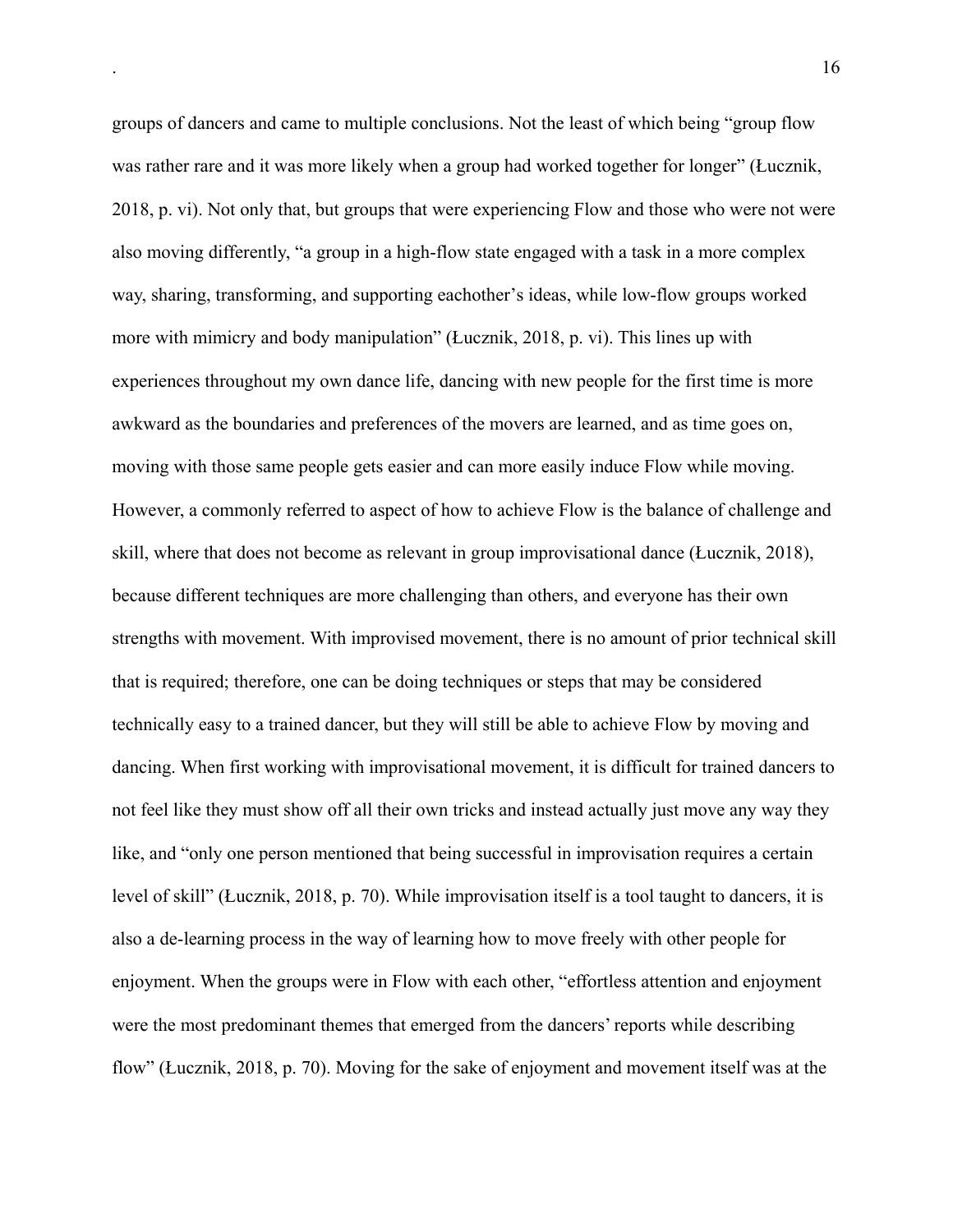core of these experiences and allowed Flow to thrive when it was making an appearance in these groups. Klara Łucznik and Jon May later published an article relating to her thesis in 2021, which also agrees with the previous findings of group flow being harder to achieve when the dancers did not know eachother well, and low-flow groups were often mimicking and doing simpler movements (Łucznik & May, 2021).

 When experiencing Flow, it is possible that gender may have a role in who can experience Flow easier and how it can be accomplished. According to this study published in the *Indian Journal of Positive Psychology* in 2020, "significant gender differences exist regarding personality and flow. In this study, females were higher on Honesty-Humility, Emotionality, Extraversion, Conscientiousness, and Openness to Experience. . . while males scored higher on Agreeableness" (Annalakshmi et al., 2020, p. 222). The study also noted that societal influences could have influenced these results, for example, how young women are often taught to be dutiful and agreeable for fear of consequences from other people. The study later noted that the Agreeableness feature was not significantly different for either gender, and it was important to both genders tested. This study also noted that according to their findings, "adolescent females were higher on flow state as well as dispositional flow and tend to experience greater levels of flow compared to males" (Annalakshmi et al., 2020, p. 223). This is another area of Flow that requires more research, and to see how societal pressures and influences may be affecting the results, especially when researching adolescent girls.

One extremely new way to test creativity and Flow is by using virtual reality. While participants were wearing virtual reality headsets, "brainwave equipment was used to monitor and record the brain state in the activity in order to provide accurate data to understand the creative process of the participants" (Yang et al., 2019, p. 867). Participants were given an open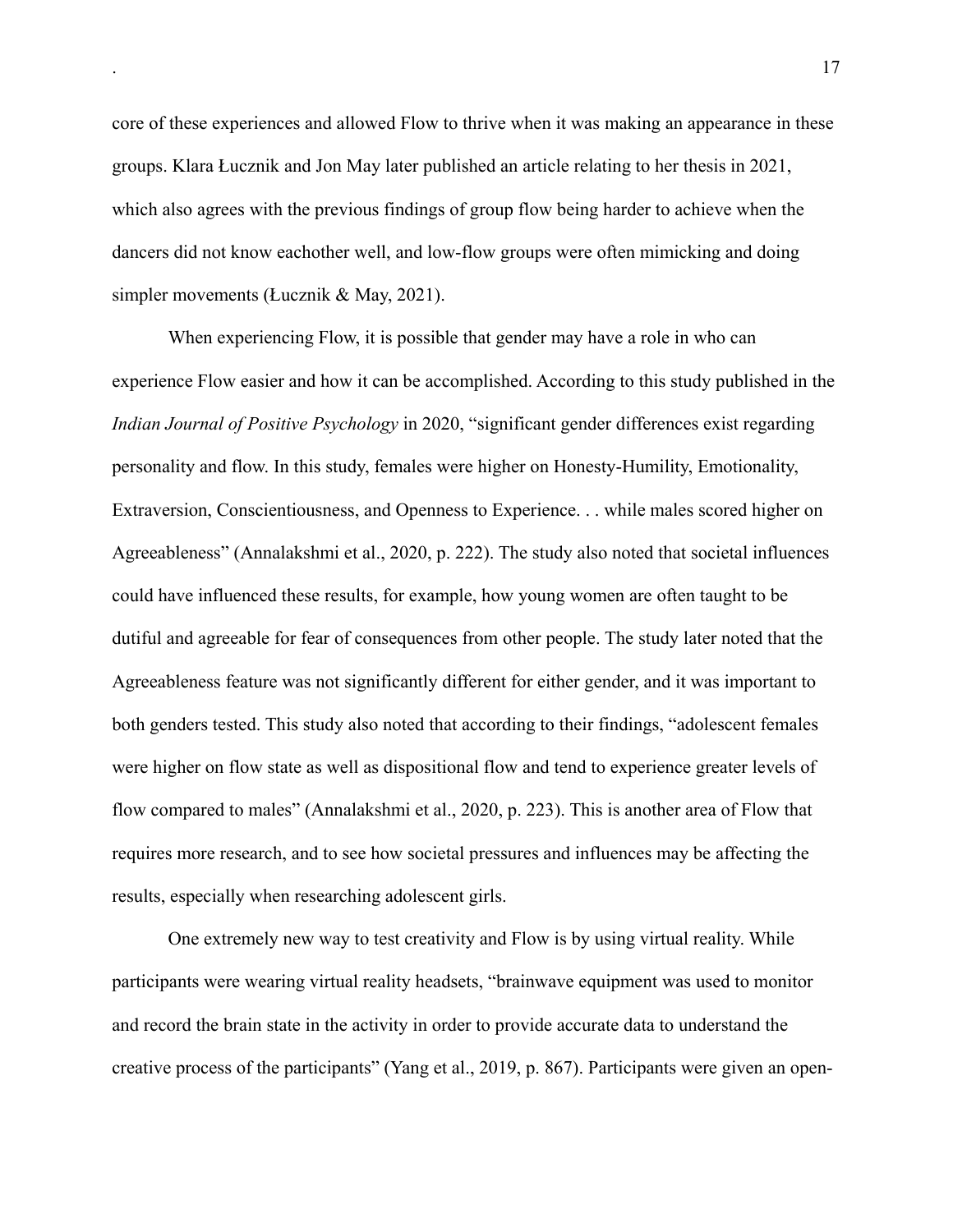ended task and they had to accomplish it in whatever manner they saw fit in five minutes, testing their creativity and problem-solving skills. This was to attempt to bring up a State of Flow and see how such triggers of a task and a timer influenced that state. Such methods and testing would not have been accessible to the mainstream fifteen or twenty years ago, and "every new generation, or even every few years, if the conditions in which we live change that rapidly—it becomes necessary to rethink and reformulate what it takes to establish autonomy in consciousness" (Csikszentmihalyi, 2008, p. 22). As time goes on and technology rapidly evolves, both for testing and for entertainment and media, the methods we use to analyze the brain and how creativity and State of Flow is accessed must evolve alongside it.

#### **How Flow is Different in Neurodivergent Brains**

During the research of this paper, an important distinction had to be made between Flow and hyperfocus. Hyperfocus is often a symptom of many mental illnesses like attentiondeficit/hyperactivity disorder (ADHD), autism, and schizophrenia, and it is often thought to be related to being in Flow. However, there is discussion of whether they are their own separate concepts, or if they are so intertwined into each other that they can be interchangeable terms. One operational definition of hyperfocus proposed is composed of four parts:

(1) to engage in hyperfocus, the task has to be engaging (i.e., fun, interesting, important, etc.). (2) Hyperfocus is characterized by an intense state of sustained or selective attention. (3) When engaged in hyperfocus, there is a diminished perception of non-task relevant stimuli. (4) During a hyperfocus state, task performance improves. (Ashinoff & Abu-Akel, 2021, p.14)

The authors believe that with this definition of hyperfocus, it is identical to Flow as we know it and they were studied in two separate fields of psychology and called two different things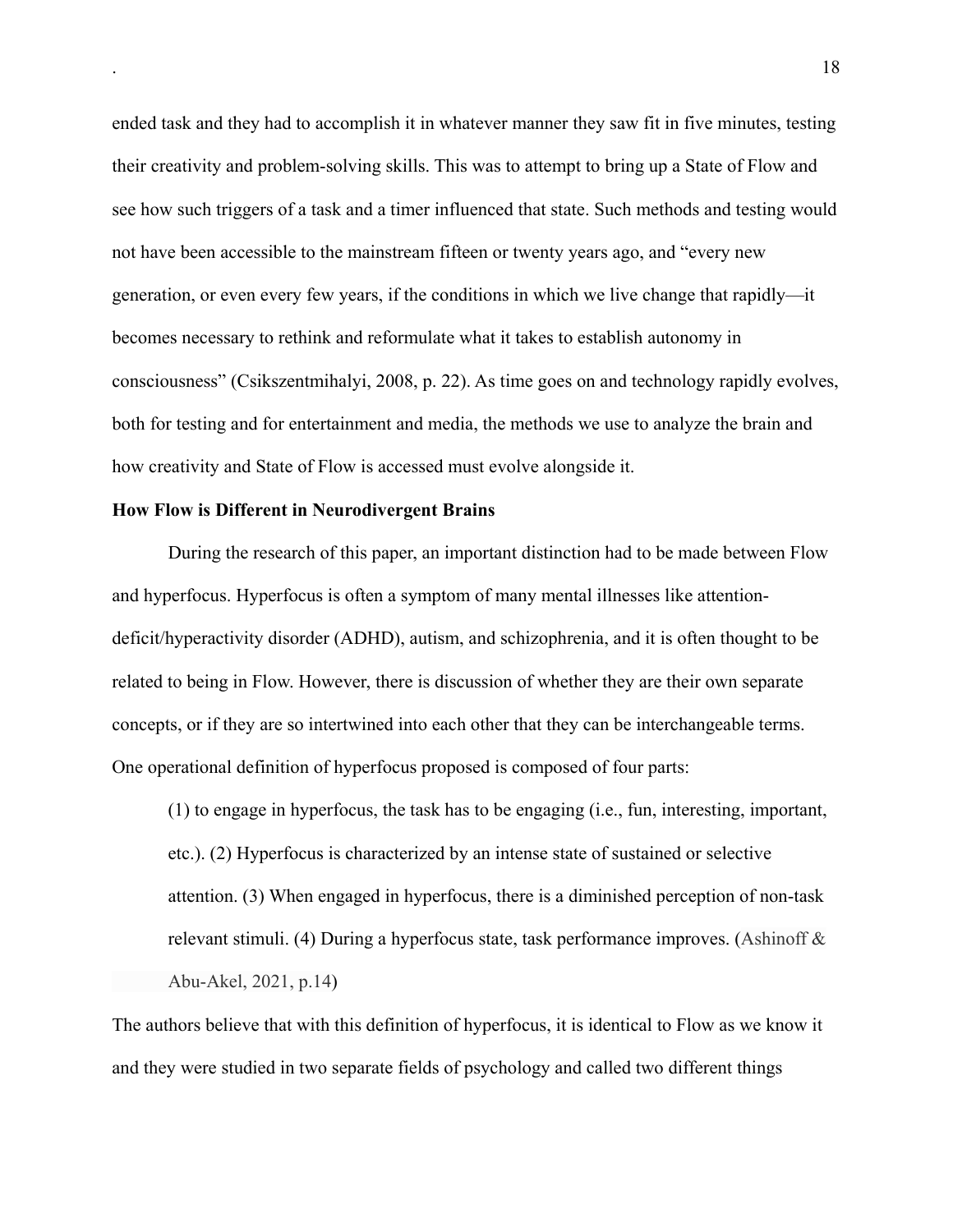(Ashinoff & Abu-Akel, 2021). However, Grotewiel et al. (2022) found "these results suggest either that hyperfocus and flow are distinct, inversely related constructs, or that the wording of the questionnaire items influence responders to think of their experiences or task absorption differently" (p. 1). This also relates to the previous study, with participants not knowing the difference between hyperfocus and Flow themselves, and only knowing how it feels for them and their terms for those feelings. This makes future research on the connection between these two phenomena difficult because to gather data from participants on their Flow or their hyperfocus, they may not necessarily know the difference, if there is a difference to explore in the first place. Much like the difference between State of Flow and yoga, it is yet to be determined if they are the same concept or if they are opposites. For a disorder such as ADHD, it is not always the attention span that is the apparent symptom, but rather the inability to control the focus needed on tasks that are important to them and regulate their emotions as such. Another point from a different article is that "The paradoxical experience of hyperfocus by individuals with ADHD- a disorder typically characterized by a deficit in attention – has only recently started to be empirically examined" (Ayers-Glassey & MacIntyre, 2021, para. 28). If participants in future ADHD and Flow or hyperfocus studies are already showing difficulty with retaining attention, then their studies would be more beneficial to the parties involved as it would expand our knowledge of mental cognition and attention, as well as better understand the executive functioning ability of those participants. When looking at the executive function of children with ADHD, and seeing if their diagnosis affected their processing speed, Kofler et al. (2020) found "working memory abilities impact children's information processing speed, but that working memory and slowed information processing speed are likely independent impairments in ADHD" (p. 127). With the pre-established conscious mind processing speed being fifty bits per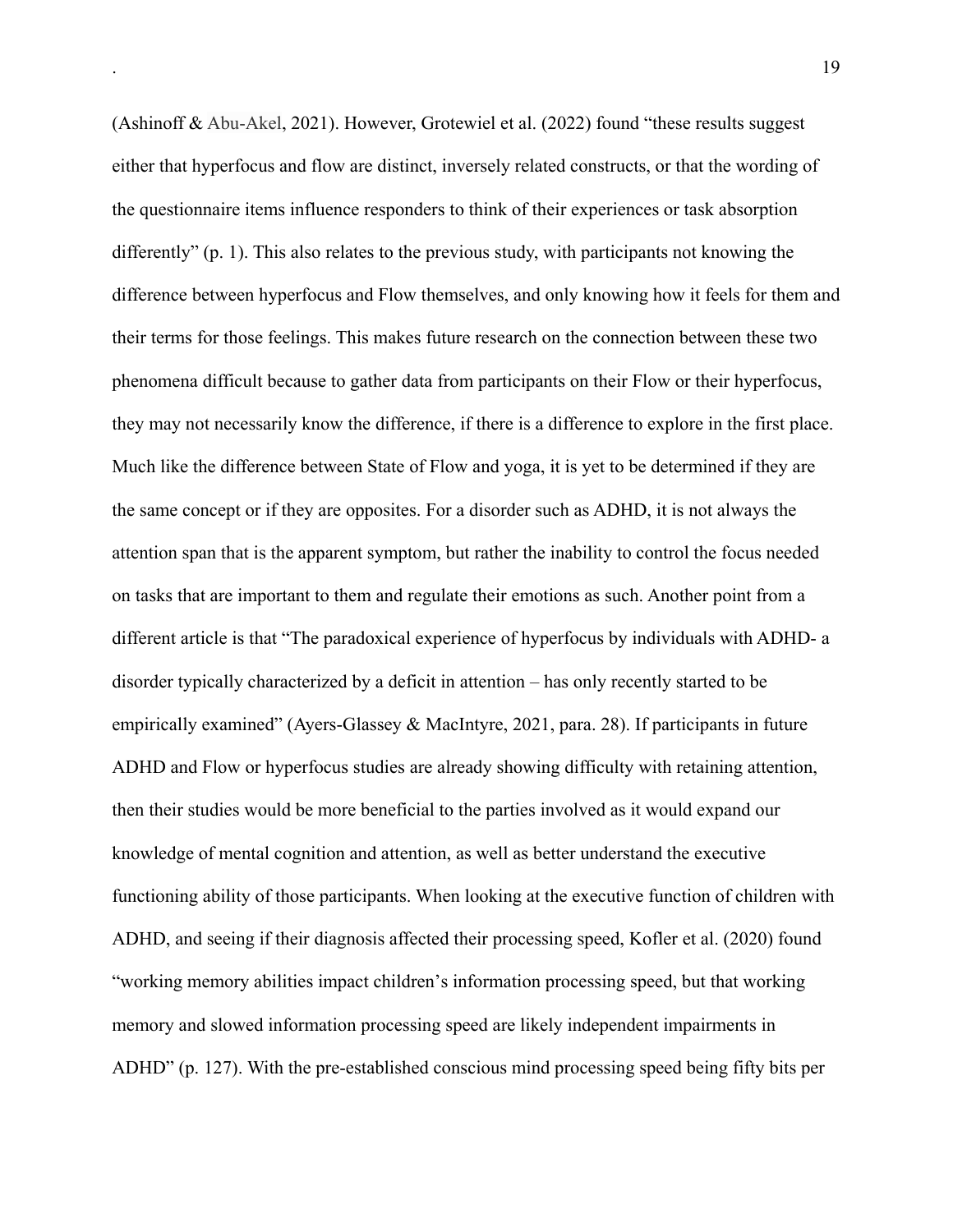second, this shows that people with ADHD, especially children, do not suffer from any processing speed differences than neurotypical people, and that their processing speed while in Flow should remain the same as well.

#### **State of Flow in Mainstream Media**

The concept of State of Flow has been seen in the mainstream media of today. A Disney movie called *Soul*, released in 2020, explores Flow through the lens of a jazz musician named Joe. A few minutes into the film, Joe tells his middle school band students that his first experience with jazz was visiting a jazz club as a teenager and watching the musicians on stage, and saying "And I swear, the next thing I know…it's like he floats off the stage. That guy was lost in the music, he was in it, and he took the rest of us with him" (Doctor, 2020, 02:11). As he is saying this, he starts to get lost in his own playing of the piano, until he is interrupted and, bringing him out of his Flow. Flow is manifested in the film by showing the physical surroundings fading to black, and then only showing Joe in a dark space often highlighted by hues of blue and purple, and shapes dancing around to his playing, showing he is completely unaware of the outside world as he plays, and is completely immersed in his art. When playing with a new band for the first time in the movie, it takes a few moments for him to get into the rhythm given by the other band members' lead rhythms, and even other instruments fade out of the song and all the audience hears is the piano that Joe is playing until he comes out of Flow to see the other musicians staring at him, and leading him to say "Uh, sorry. I zoned out a little bit there" (Doctor, 2020, 08:22), as he realizes he was in Flow. The use of the wording "zone out" implies that Joe was in Flow but was using terminology that was referring to an alpha brainwave state. Later in the movie, Joe arrives in a purgatory-like environment, and after getting to the Great Before, a new soul, named 22, shows Joe an actual Flow zone, and directly showcases all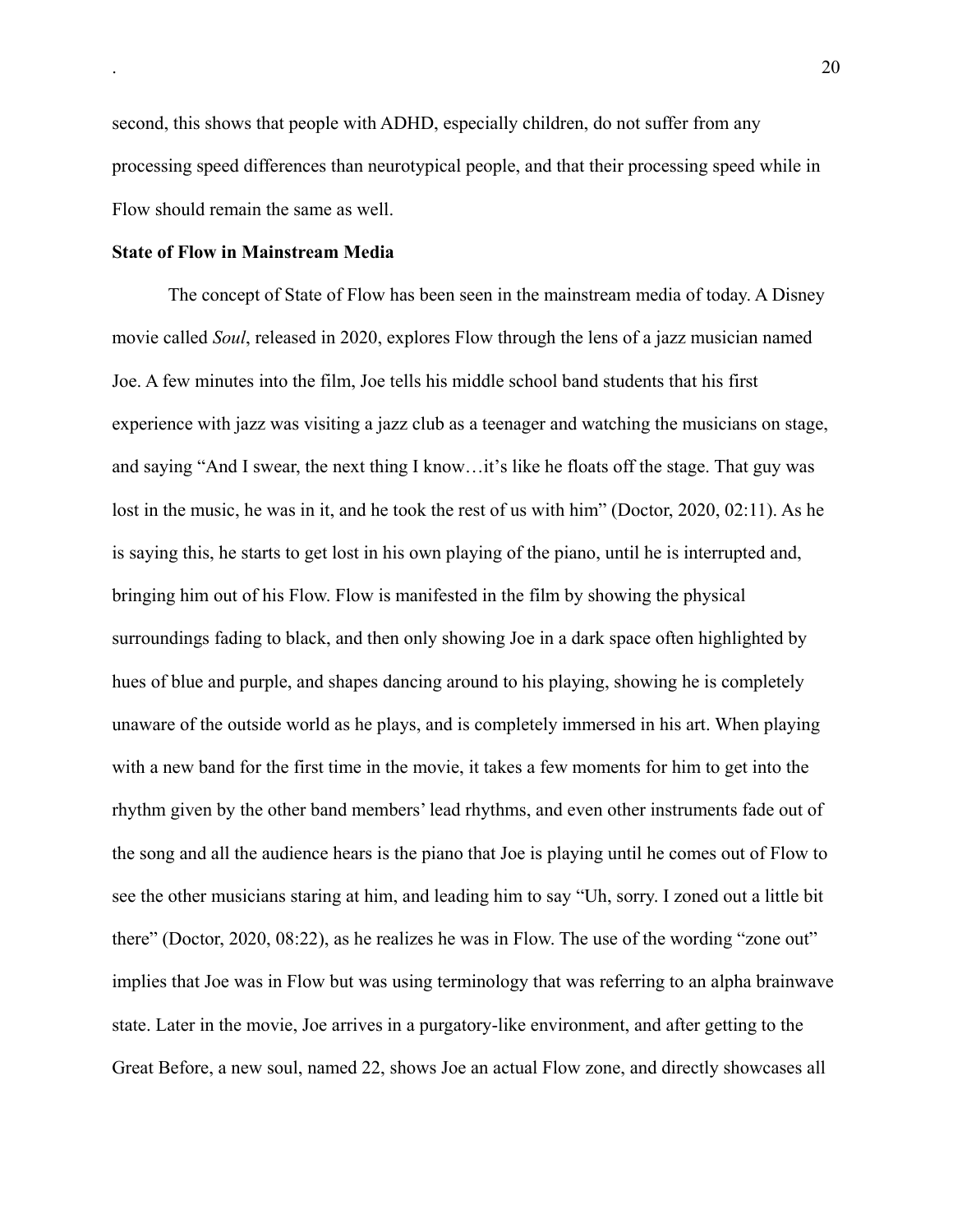sorts of different activities that are being done while in Flow including acting, tattooing, and being an athlete. Other activities are shown in the background like dancing, singing, swimming, skiing, and riding a bicycle (Doctor, 2020). A very common thread with these activities is most of them are relating to movement. The brain becomes immersed in the movement from the body and allows the rest of the surroundings to fade and become completely immersed in the task. At the end of the movie, Joe gets to play in the band of his dreams, and 22, his companion throughout most of the movie, is pulled back into the Great Before. Joe, upset for his friend, purposely enters a Flow state to get back into that world, and try to help his friend, all the while becoming more at peace with himself, what the purpose of his life is, and where it is heading. This could also be a veiled inference of using Flow to make oneself happier and more accepting of themselves, which is aligned with the Positive Psychology aspect of using State of Flow in daily life to have a healthier and happier mental state. Whether that was intentional by the development and writing teams is unclear.

Expressive Arts therapist Mitchell Kossak, LMHC, REAT is also a jazz musician and uses jazz to relate to his practice and his patients. Using free jazz, also known as improvised or non-structured jazz, as a template:

free musical improvisation used by professional musicians and free improvisations used in clinical therapy practice reflect many similarities. As noted both employ a methodology that helps to create the experience of relational connectivity and attunement to self, other, group (community), and a sense of the transcendent, through experimentation, interpersonal collaboration, a need for deep listening, and learning how to stay with unpredictable states. (Kossak, 2008, para. 34)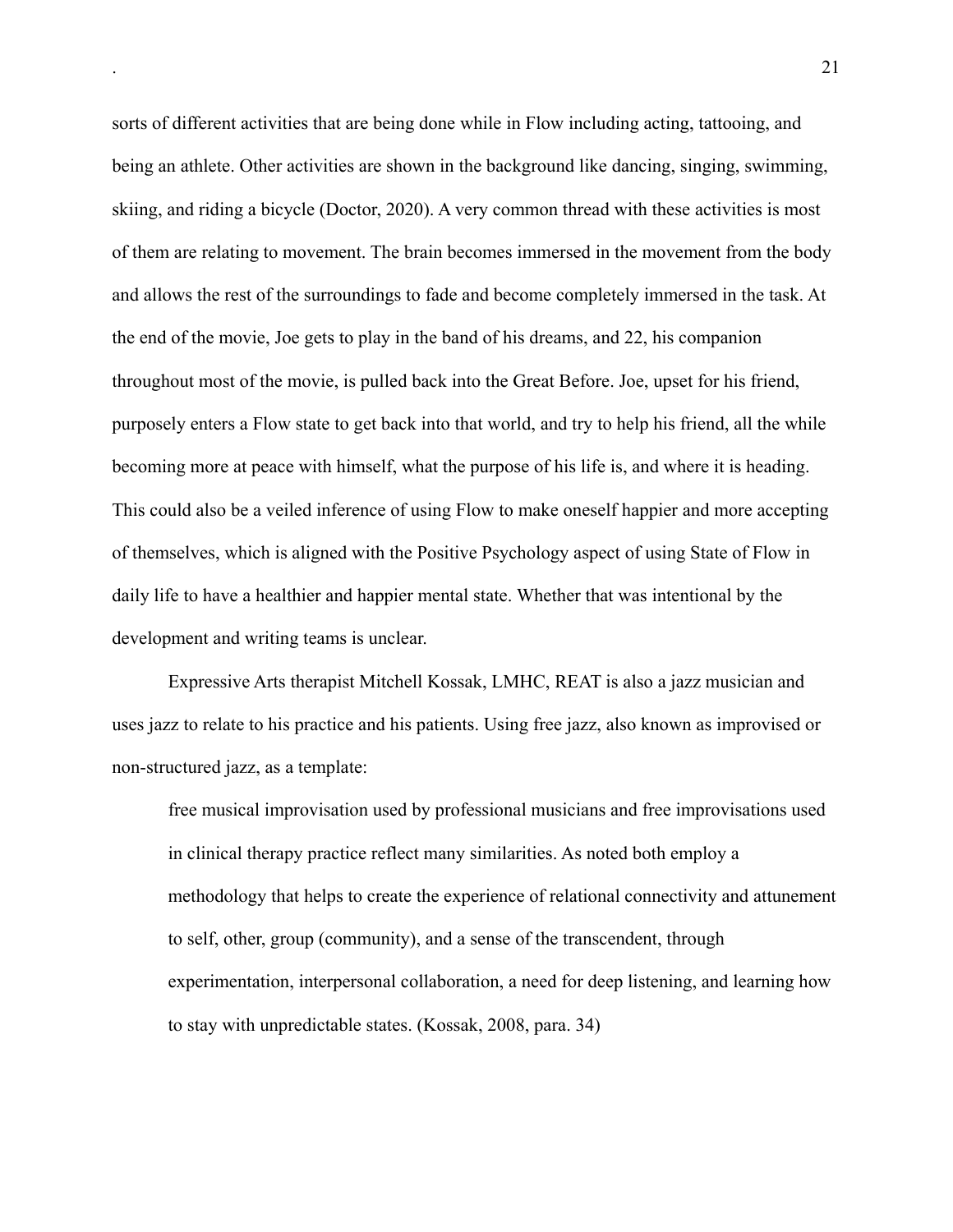Using jazz music seems to be a fitting analogy to therapy, especially group Expressive Therapy settings, as it is a type of music that requires people to work together, to actively listen, and allows a space to learn how to provide an individual with their own space to play with the music, while they can also make mistakes without ruining the music being made by the group. Because using jazz as a therapeutic tool does not produce music to be heard by the masses, there is an extra awareness to play what feels right to the group, and not be worried about technical 'right' and 'wrong' playing, especially if the group playing together is made up of people who are not trained musicians (Kossak, 2008).

#### **Flow in Other Dance/Movement Therapy Frameworks**

When researching Dance/Movement Therapy and movement frameworks in general to include, it became increasingly necessary to address Laban Movement Analysis. LMA is widely regarded as a pillar of Dance/Movement Therapy, however:

It is a tale of how systemic racism affects the very way in which a system, in this case LMA, is held up as the paragon of ways of organizing movement concepts and analyzing movement above all other cultural systems of understanding movement. (Davis et al.,

2021, p. 7)

As societal and cultural awareness of systemic racism and oppression grows and is then dismantled, LMA does not escape the modern-day reassessment of its teachings. Looking at LMA "we must reveal LMA's xenophobic and subjugating histories, while continuing to explore its concepts in dialectic ways that do not perpetuate unwitting tyranny" (Davis et al., 2021, p. 7). LMA does reference a type of flow, as a motion factor of precision (Moore, 2014). The quality of flow in LMA is referring to the amount of tension in one's body while moving. Bound flow has the capacity to stop at any time, while free flow is forced to follow through on a movement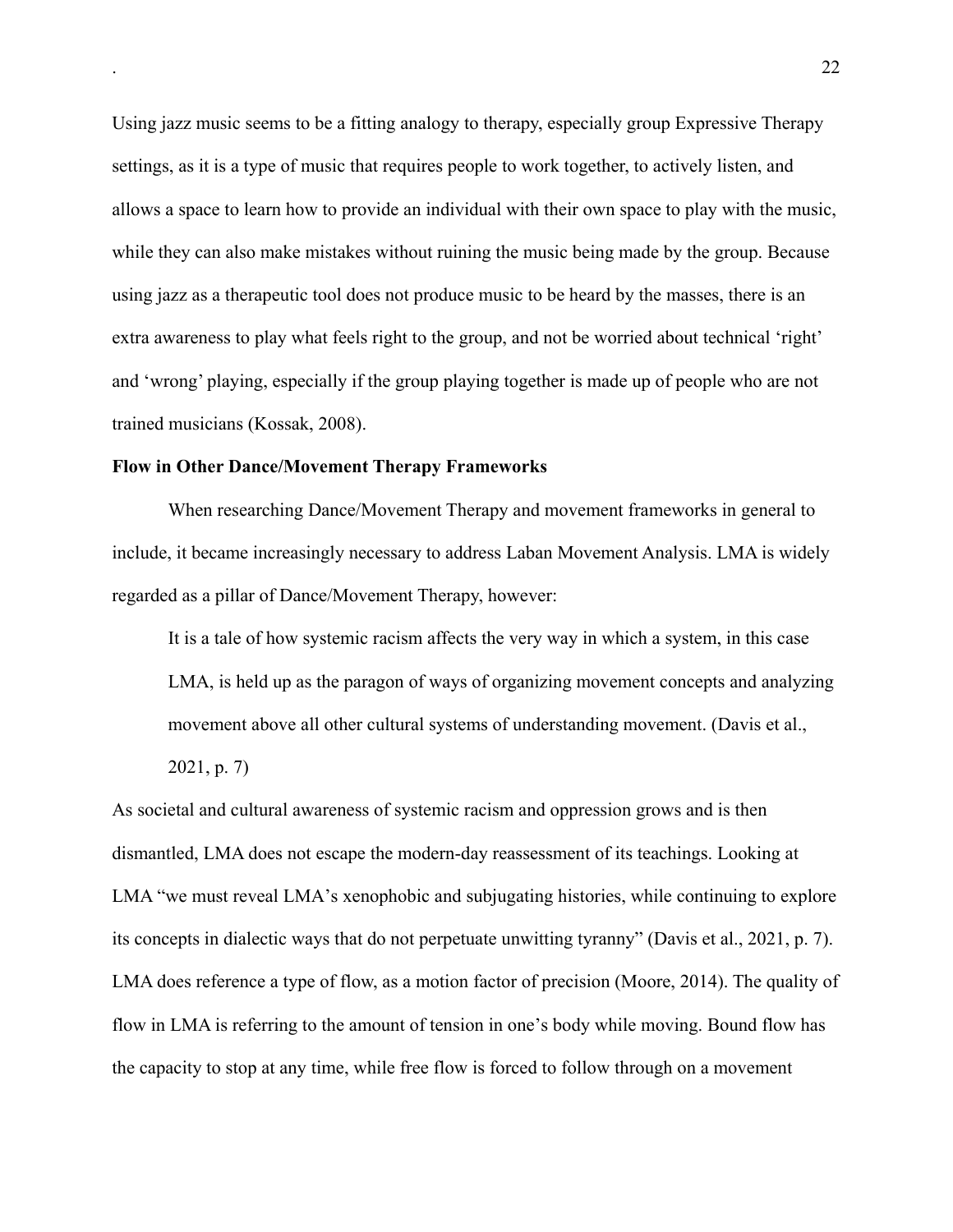(Bradley, 2018). When categorizing movement using LMA, there are multiple categories of efforts to be considered, and they are all paired together to categorize a movement or movement phrase, as "efforts tend to occur, stylistically, in pairs (called States), and in threes (called Drives). States are read as moods; while Drives are fully loaded moments of full expressivity" (Bradley, 2018, p. 102). This quality of flow, combined with other efforts and qualities, make up the system of Laban Movement Analysis as we know it today. This is not only used for dancers, but also other for athletes, actors, and also musicians.

When looking at current Dance/Movement Therapy frameworks to introduce State of Flow to, it is easy to think of the tension-flow rhythms of Kestenberg Movement Profile (KMP). While tension-flow rhythms and State of Flow are not referring to the same Csikszentmihalyi definition of Flow, KMP defines it as

tension changes which occur in regular or irregular intervals and serve need satisfaction. Rhythms of tension-flow are used to express various ranges of pleasure and displeasure and are observable in ten developmentally based patterns: sucking, biting, twisting, straining, running, stopping/starting, undulating, swaying, jumping and leaping. (Loman, 1998, p. 104)

With this definition of flow, KMP focuses on natural movement that presents itself from birth, and how these different kinds of movement develop as a child grows physically, emotionally, and mentally. KMP also focuses on learning about one's past through movement and showing one's experiences being stored in the body. Using a State of Flow with this framework would acknowledge the past of one's body and connecting that to the brain, as well as acknowledge the memories of the brain and express them through the body. While analyzing movement through the lens of KMP, "different qualities of rhythmic movements can elicit different affective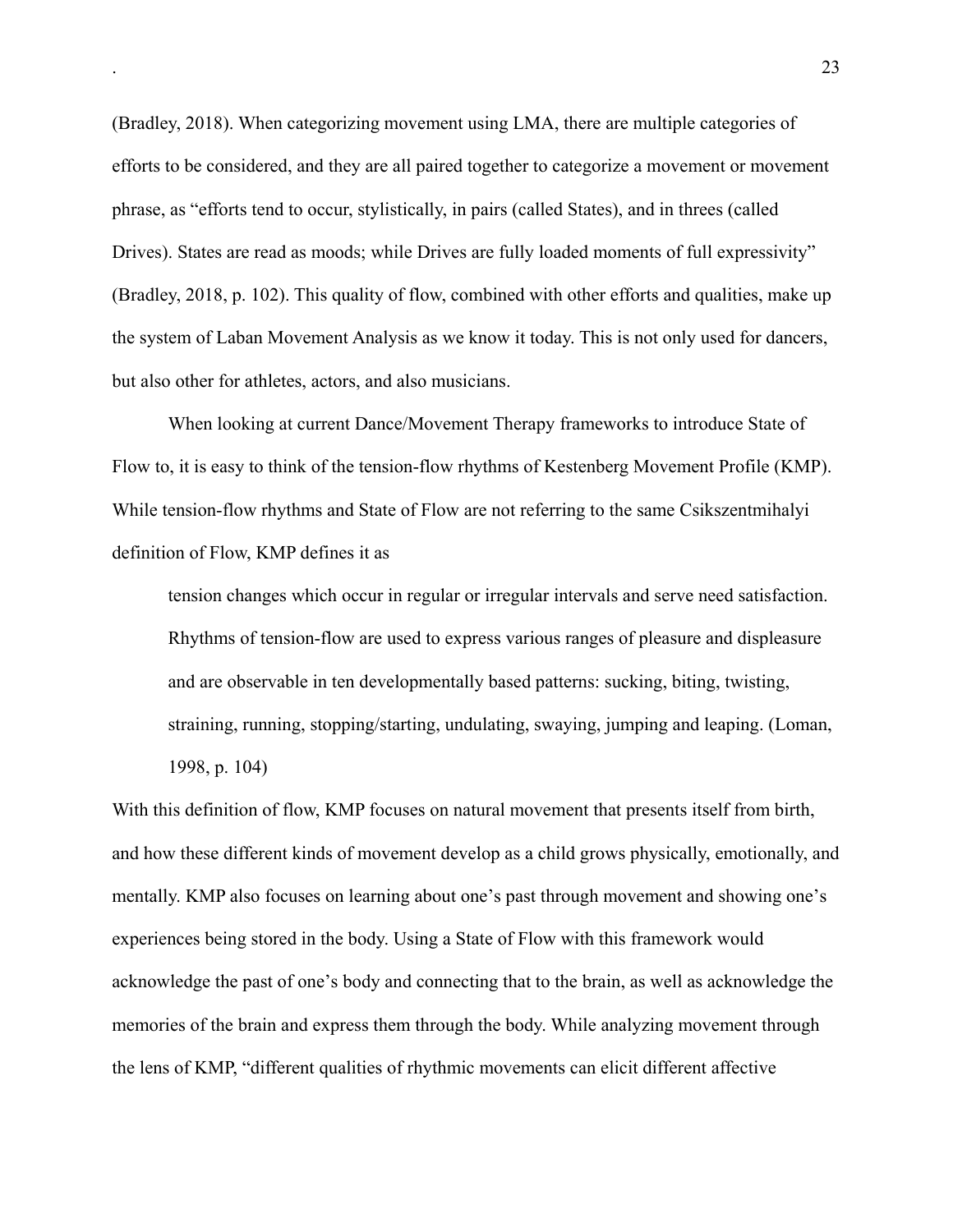experiences in adults" (Johnson, 2018, p. 95). KMP also sees much use with pregnant people, proposing "attunement and fetal movement notation could be used to identify those expectant mothers who have difficulty relating nonverbally to their fetuses" (Loman, 2016, p. 242).

 The last framework to be explored is Body-Mind Centering (BMC). BMC offers more of an anatomical approach to dance and movement, focusing on different bodily systems as their own individual processes. The body systems outlined in BMC are skeletal, ligamentous, muscular, organs, endocrine, nervous, fluid, facial, fat, and skin (Bainbridge Cohen, 1999, pp. 2- 4). It also includes "breathing and vocalization; the senses and the dynamics of perception; developmental movement (both human infant development and the evolutionary progression through the animal kingdom); and psychophysical integration" (Bainbridge Cohen, 2012, p. 2). This framework places extreme emphasis on the default working state of the body, and integrating the mind to the body, rather than the body to the mind. When looking at the body through the BMC framework, the body is constantly in a state of Flow, matching Csikszentmihalyi's definition of complete and sustained immersion in an activity. In the organ system, the heart is constantly beating and working to the best of its ability, and not getting distracted or taken out of Flow to do any other tasks. The body is constantly moving and working, even when it is purposefully not being moved or active, and BMC acknowledges that in the most comprehensive way of the frameworks being analyzed.

#### **Discussion**

State of Flow, a definition provided by Mihaly Csikszentmihalyi, is the complete immersion in a task, where the brain is only focusing on that task, and nothing else matters. While not a new to him concept, his definition is the one that current research is built on, including research being done today with ever-evolving technologies and experimentations. As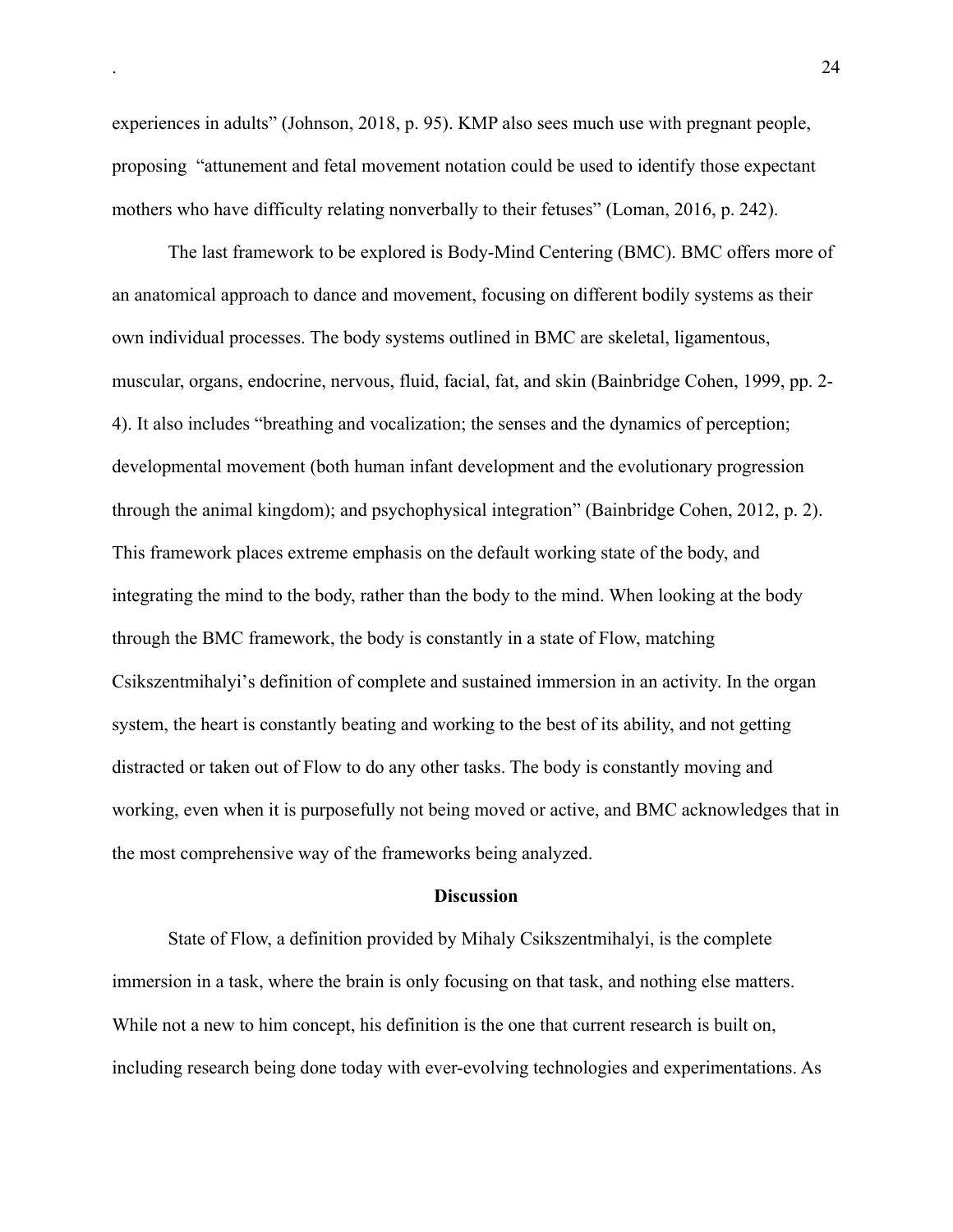alternative therapies get more mainstream and accessible to the public, they are often subjected to ridicule and not a full understanding of the benefits they may have to the people that try them. On the other side of the coin, Flow representation in mainstream media makes people aware of the power of the brain to be focused on a singular task, whether it is artistic or otherwise important and engaging, and the peak mental performance that it is capable of. When looking at frameworks to integrate the concept of State of Flow into Dance/Movement Therapy, Body-Mind Centering seems the most applicable given its pre-existing emphasis on the natural Flow of the body and the focus on each system's job. Flow could likely be integrated into any framework of Dance/Movement Therapy with time and effort, but when already explaining the anatomy of the complex bodily systems and their natural ability to constantly be working for the benefit of the host like BMC does, the mental immersion is the final step to complete bodily State of Flow. Using Body-Mind Centering to contextualize natural bodily flow to someone with no prior knowledge, or has a limited amount of experience due to hearing about a concept of flow through other avenues of exploration, can start by reflecting the body's natural peak state of constant work and connecting that to the neural State of Flow. When looking at the body as an interconnected vessel that is in a constant State of Flow to provide the body a state of homeostasis, using the same concept for setting the brain in Flow and aim for peak performance while doing a task will be easier to understand. When explaining the topics for this thesis to friends and family, I would use that approach to explain State of Flow and how it relates to psychology, and it was beneficial for them to have that prior context. The importance of full immersion in a task is also something that should be emphasized more in movement and Dance/Movement Therapy, especially when moving with a group for the first time and as the group develops together. When moving in front of others, whether familiar or strangers, there is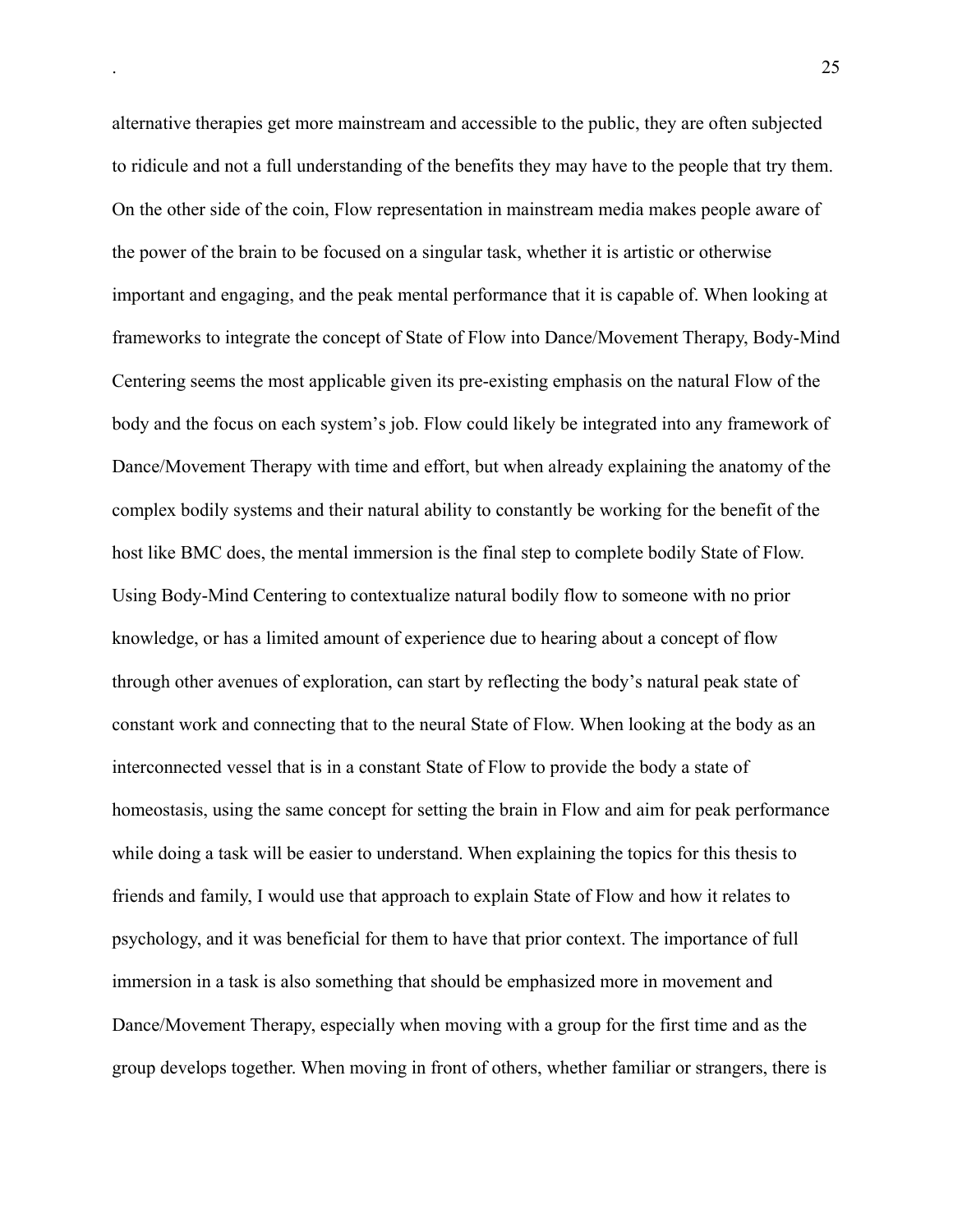always trepidation, and it is one of the first major hurdles to get over when starting movement or Dance/Movement Therapy journeys and exercises. When moving individually, a mover can feel like they are being watched and can also feel uncomfortable if moving by themselves with just the therapist or rest of the group present and watching. A pillar of therapy, both for traditional talk therapy and Expressive Arts Therapy, is to create a safe space where anything can be explored, expressed, or talked about, and focusing on a full immersion on the subject(s) and movements that come up are key to getting used to a movement space, regardless of the frameworks being used during a session. A prompt such as "only look into what you are doing, not anybody else, and immerse yourself in your own movement" would prompt a mover to look inwards into their movement, and not outwards towards their environment and external stimulations. A mover, or a group of movers, initiating Flows together would be able to build trust with each other, the therapist, and the space, and help build the safe space while they focus on their own movements and feel any judgements they may be inherently imagining. While using a Body-Mind Centering framework with special considerations to State of Flow would benefit the framework, Flow could also be the center of its own framework. Using State of Flow as a basis for a Dance/Movement Therapy framework will also have the movers regularly experience and recognize their own Flow State, and they could then transition those practices to their daily lives outside of therapy sessions and be aware of the optimal experiences. If they are aware of how to trigger their personal State of Flow when in the safe and non-judgmental space of a therapy session, then they can implement it into their daily life and for any task they seek to do. There is a gap in the current literature to support having State of Flow being its own framework, and I am anticipating implementing and evolving these strategies as well as the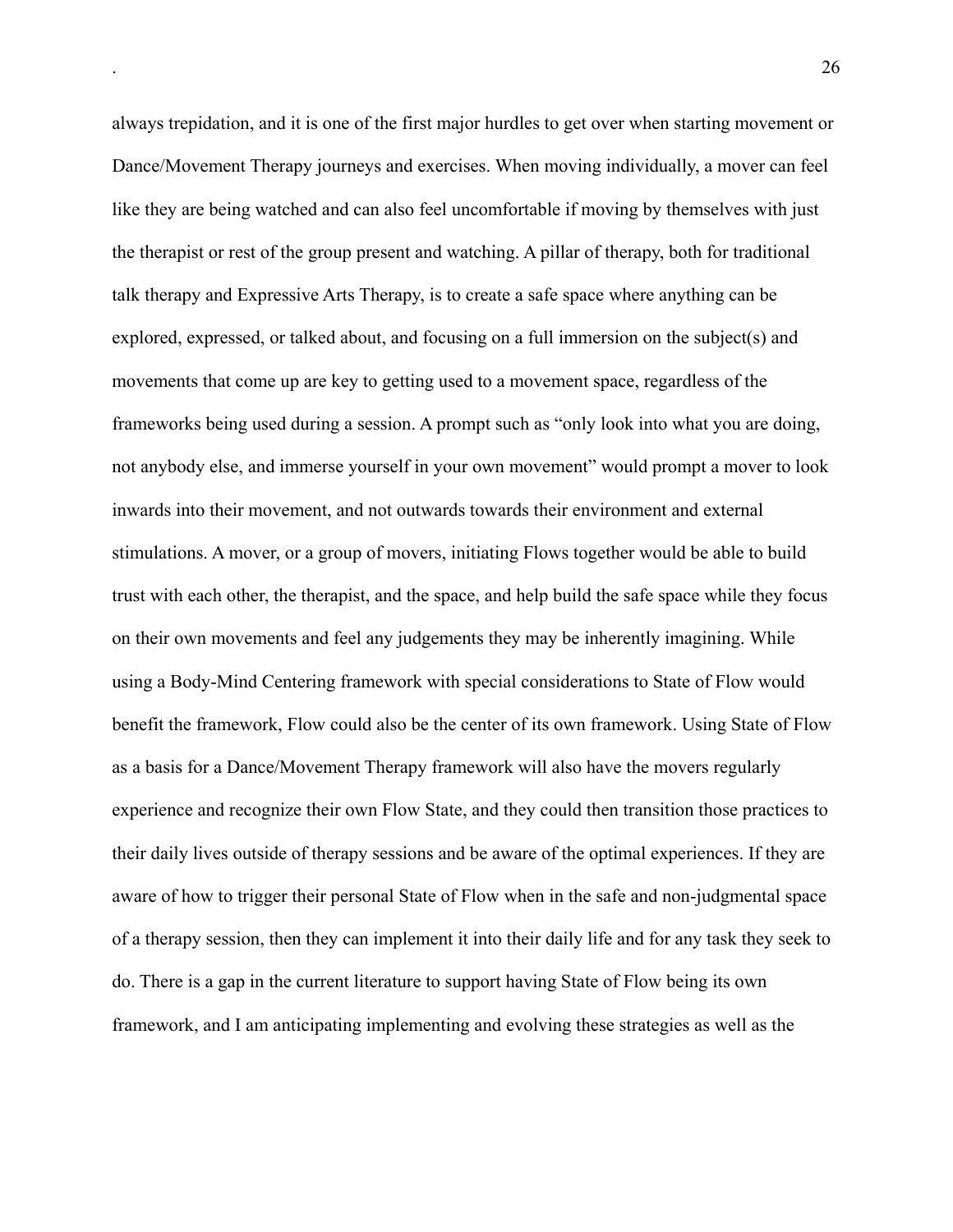concept of State of Flow into my own practices in the near future, both for myself and also for whomever would be seeking treatments with me.

An enormously discussed topic in the current Expressive Arts Therapy communities is that more research always needs to be done, especially with people who are neurodivergent and suffer from attention disorders, as their experience with Flow may be different than people who are neurotypical. Csikszentmihalyi once wrote "the task of the next decades and centuries is to realize this under-developed component of the brain" (Csikszentmihalyi, 2008, p. 240), and I believe that today's research and experimentation is doing just that. Further implementing his theory into Dance/Movement Therapy will only expand our knowledge of how Flow works in the brain and in the body, and how we can use it to our benefits through life. Researching State of Flow more accurately with newer technologies and methods, including heuristic methods, can help determine how individualized this state of mind is, and separate it from other concepts like alpha brainwave state and hyperfocus. Furthering the research being done today in the arts and in therapy will bridge the disconnect between the mind and the body and provide a whole self to move through space and life.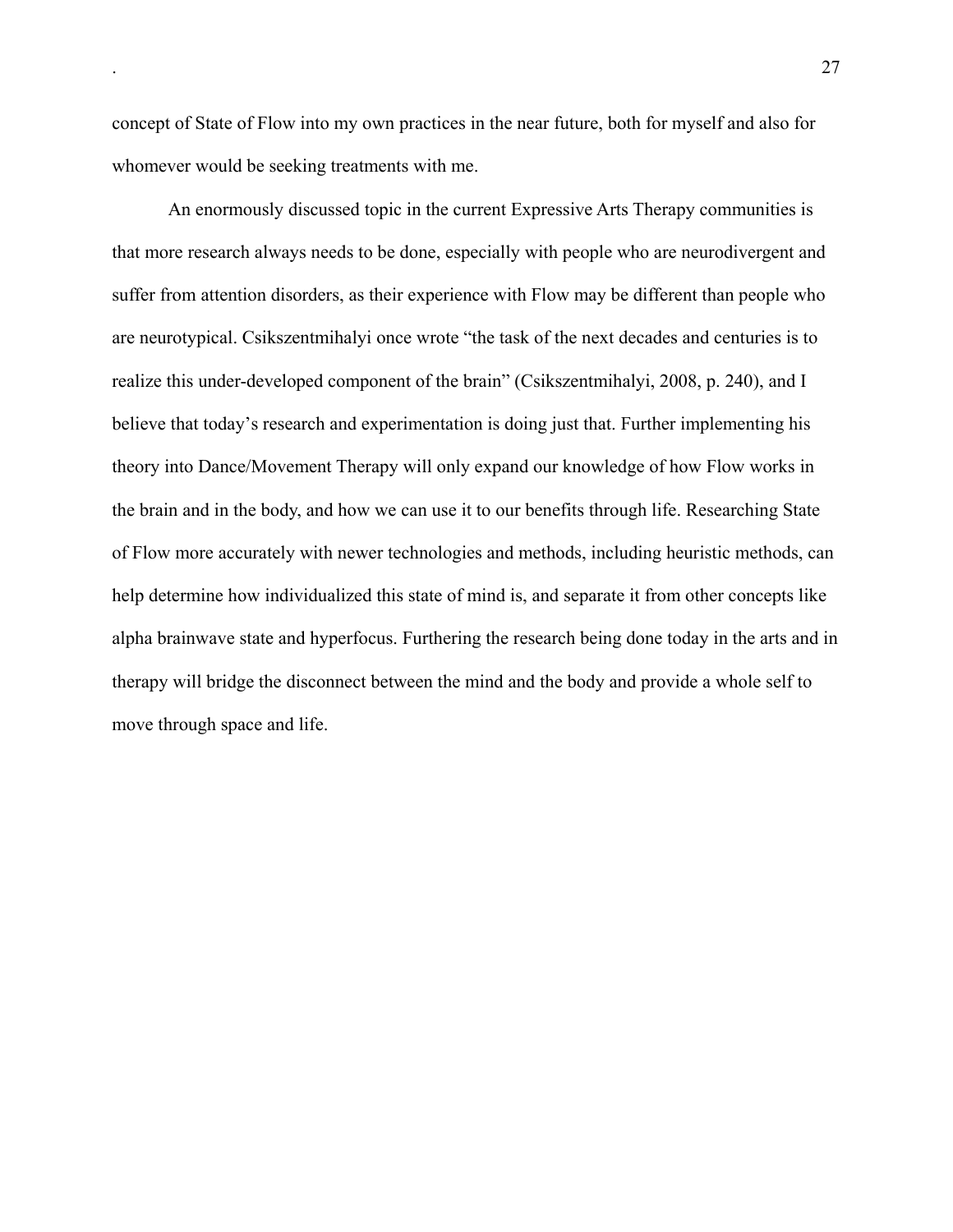#### **References**

- Annalakshmi, N., Kappan, E., & Vidya, B. (2020). Personality predictors of flow among adolescents. *Indian Journal of Positive Psychology*, *11*(3), 218–226.
- Ashinoff, B. K., & Abu-Akel, A. (2021). Hyperfocus: The forgotten frontier of attention. *Psychological Research, 85***,** 1–19.<https://doi.org/10.1007/s00426-019-01245-8>
- Ayers-Glassey, S., & MacIntyre, P. D. (2021). Investigating emotion dysregulation and the perseveration- and flow-like characteristics of ADHD hyperfocus in Canadian undergraduate students. *Psychology of Consciousness: Theory, Research, and Practice, 1*  <https://doi-org.ezproxyles.flo.org/10.1037/cns0000299>
- Bainbridge Cohen, B. (1999). *Sensing, feeling, and action: the experiential anatomy of body mind centering,* Contact Editions.
- Bainbridge Cohen, B. (2012). *Sensing, feeling and action.* Contact Editions.
- Bradley, K. K. (2018). *Rudolf Laban*. Routledge.
- Brokaw, D.W. (2021). Positive psychology. *Salem Press Encyclopedia of Health.*
- Csikszentmihalyi, M. (2004, Feb). *Flow, the secret to happiness* [Video]. TED Conferences. [https://www.ted.com/talks/mihaly\\_csikszentmihalyi\\_flow\\_the\\_secret\\_to\\_happiness?langu](https://www.ted.com/talks/mihaly_csikszentmihalyi_flow_the_secret_to_happiness?langu%09age=en) [age=en](https://www.ted.com/talks/mihaly_csikszentmihalyi_flow_the_secret_to_happiness?langu%09age=en)
- Csikszentmihalyi, M. (2008). *Flow: The psychology of optimal experience*. Harper and Row.
- Davis, C. U., Carter, S., & Koff, S. R. (2021). Troubling the frame: Laban movement analysis as critical dialogue. *Journal of Dance Education*, 1–9.

<https://doi.org/10.1080/15290824.2021.1971673>

Doctor, P. (Director). (2020). *Soul* [Film]. Walt Disney Company.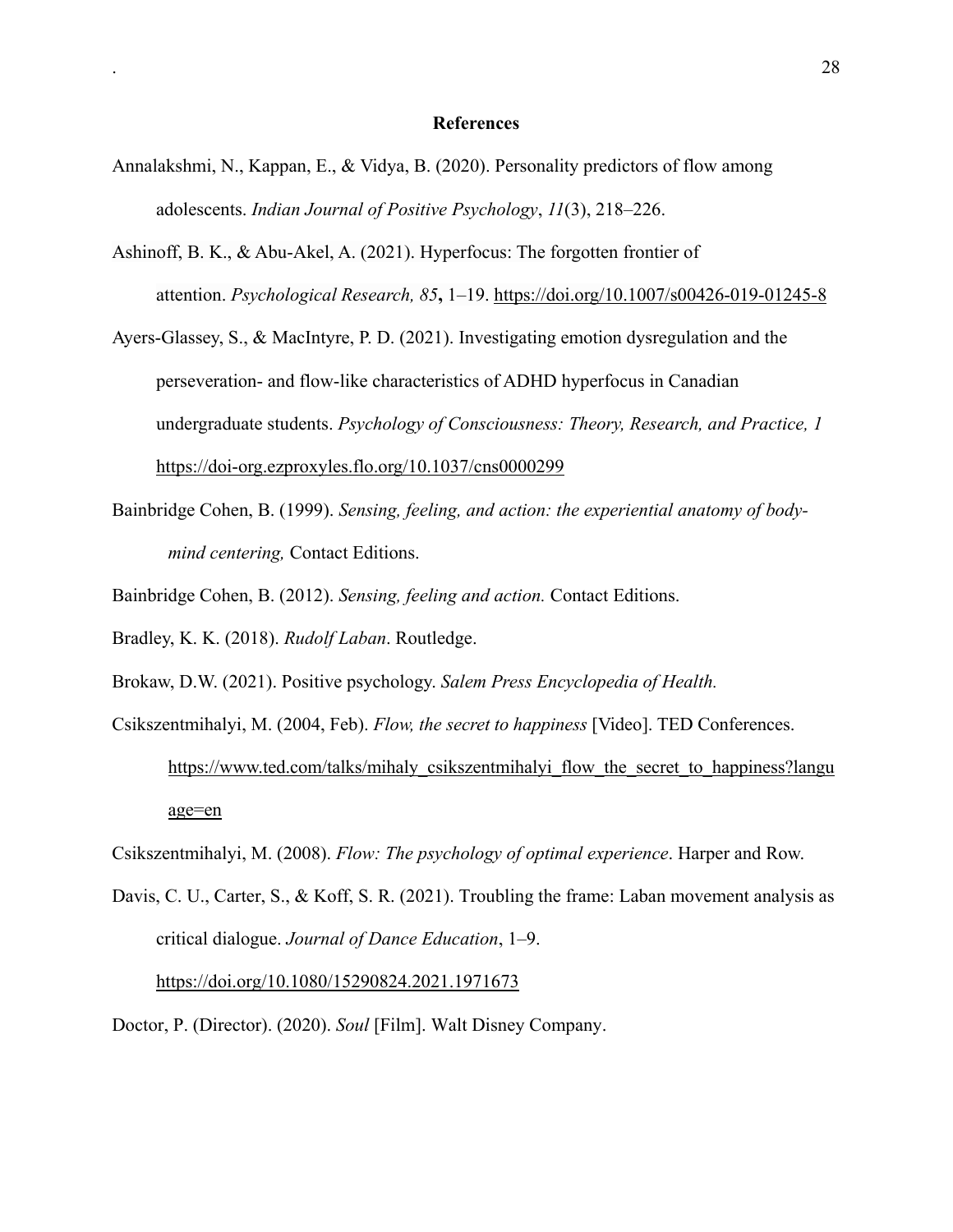- Flanagan, M. (2020, November 26). *Reiki Healing | Micky Flanagan An' Another Fing Live* [Video]. YouTube.<https://www.youtube.com/watch?v=tpM2Oh2GgaQ>
- Gantt, M., & Orina, J. A. T. (2020). Educate, try, and share: A feasibility study to assess the acceptance and use of reiki as an adjunct therapy for chronic pain in military health care facilities. *Military Medicine*, *185*(3/4), 394-400. [https://doi](https://doi-org.ezproxyles.flo.org/10.1093/milmed/usz271)[org.ezproxyles.flo.org/10.1093/milmed/usz271](https://doi-org.ezproxyles.flo.org/10.1093/milmed/usz271)

Geirland, J., & Csikszentmihalyi, M. (1996, September 1). Go with the flow. *WIRED*. <https://www.wired.com/1996/09/czik/>

- Grotewiel, M. M., Crenshaw, M. E., Dorsey, A., & Street, E*.* (2022). Experiences of hyperfocus and flow in college students with and without attention deficit hyperactivity disorder (ADHD). *Current Psychology*.<https://doi.org/10.1007/s12144-021-02539-0>
- Herzog, T. (2011). Art of tai chi. *Annals of Psychotherapy and Integrative Health*, *14*(3). [https://link.gale.com/apps/doc/A277270197/ITOF?u=les\\_main&sid=bookm](https://link.gale.com/apps/doc/A277270197/ITOF?u=les_main&sid=bookmark-ITOF&xid=a56ade21) [ark-ITOF&xid=a56ade21](https://link.gale.com/apps/doc/A277270197/ITOF?u=les_main&sid=bookmark-ITOF&xid=a56ade21)
- International Association of Reiki Professionals. (2021, September 4). *What is Reiki?* IARP. <https://iarp.org/what-is-reiki/>

Johnson, M. (2018). Rhythmic movements and feeling states [Doctoral dissertation, Lesley University]. DigitalCommons@Lesley.

[https://digitalcommons.lesley.edu/expressive\\_dissertations/51](https://digitalcommons.lesley.edu/expressive_dissertations/51)

Jurkovich, P., & Watson, S. (2020). Implementation of a volunteer reiki program at an academic medicinal center in the midwest. *Journal of Holistic Nursing, 38*(4), 400-409. <https://doi-org.ezproxyles.flo.org/10.1177/0898010120907734>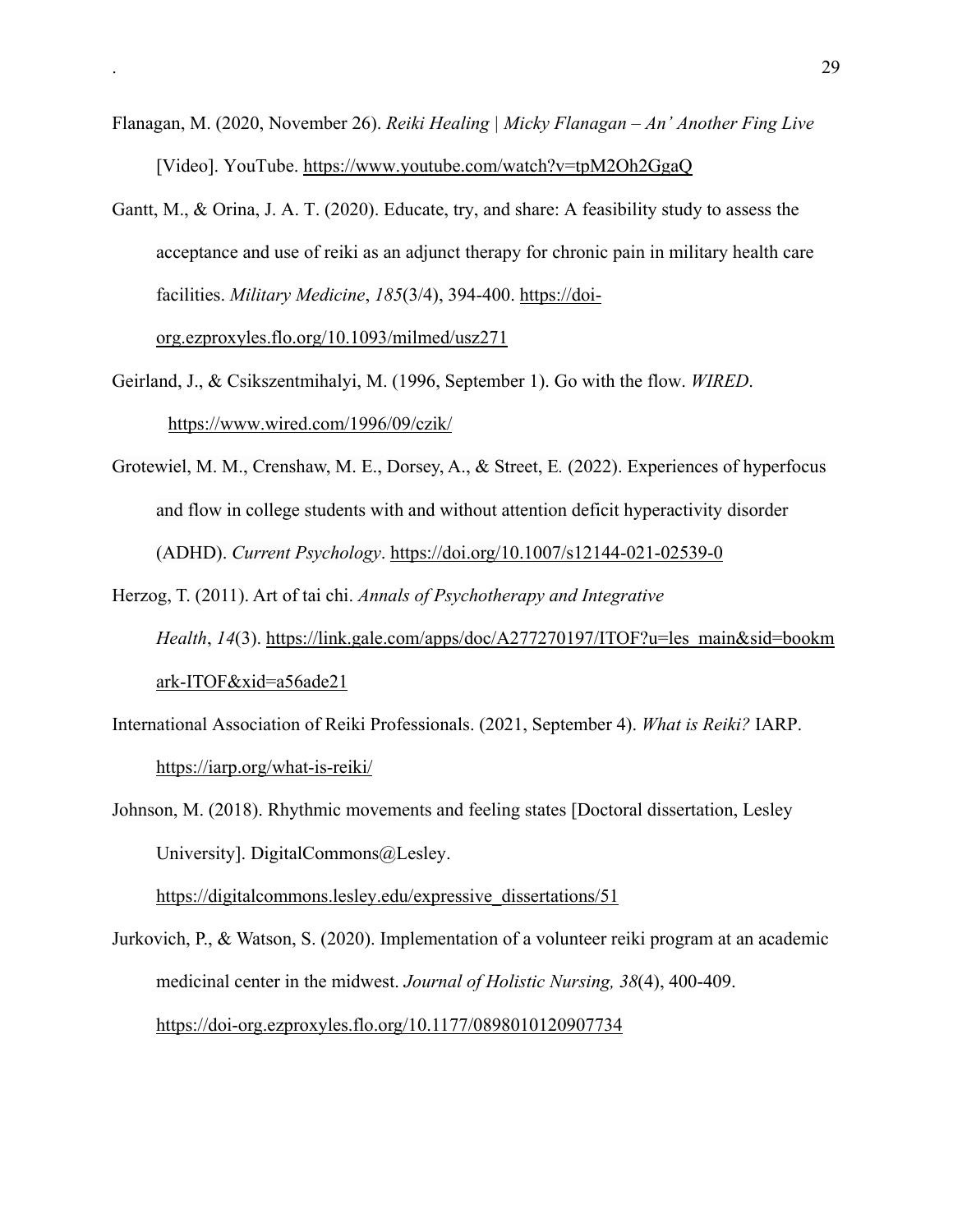- Kestenberg Amighi, J., Loman, S., & Sossin, K. M. (Eds.). (2018). *The meaning of movement: Embodied developmental, clinical, and cultural perspectives of the kestenberg movement profile* (2<sup>nd</sup> ed.). Routledge.
- Kofler, M. J., Soto, E. F., Fosco, W. D., Irwin, L. N., Wells, E. L., & Sarver, D. E. (2020). Working memory and information processing in ADHD: Evidence for directionality of effects. *Neuropsychology*, *34*(2), 127–143.
- Kossak, M. (2008). Attunement and free jazz. *Voices: A World Forum for Music Therapy*, *8*(2). <https://doi.org/10.15845/voices.v8i2.431>
- Lee, D. J., Kulubya, E., Goldin, P., Goodarzi, A., & Girgis, F. (2018). Review of the neural oscillations underlying meditation. *Frontiers in Neuroscience*, *12*. <https://doi.org/10.3389/fnins.2018.00178>
- Loman, S. (1998). Employing a developmental model of movement pattern in dance/movement therapy with young children and their families. *American Journal of Dance Therapy*, 20 (2), 101-115.
- Loman, S. (2016). Judith S. Kestenberg's Dance/Movement therapy legacy: Approaches with pregnancy, young children, and caregivers. *American Journal of Dance Therapy, 38*(2), 225-244.
- Łucznik, K. (2018). *Shared creativity and flow in dance improvisation practice* [Master's thesis, University of Plymouth]. *PEARL*. [https://pearl.plymouth.ac.uk/handle/10026.1/11608;jsessionid=5773B0ED6441F39B53F](https://pearl.plymouth.ac.uk/handle/10026.1/11608;jsessionid=5773B0ED6441F39B53F%09BFF8877CA5A50)  [BFF8877CA5A50](https://pearl.plymouth.ac.uk/handle/10026.1/11608;jsessionid=5773B0ED6441F39B53F%09BFF8877CA5A50)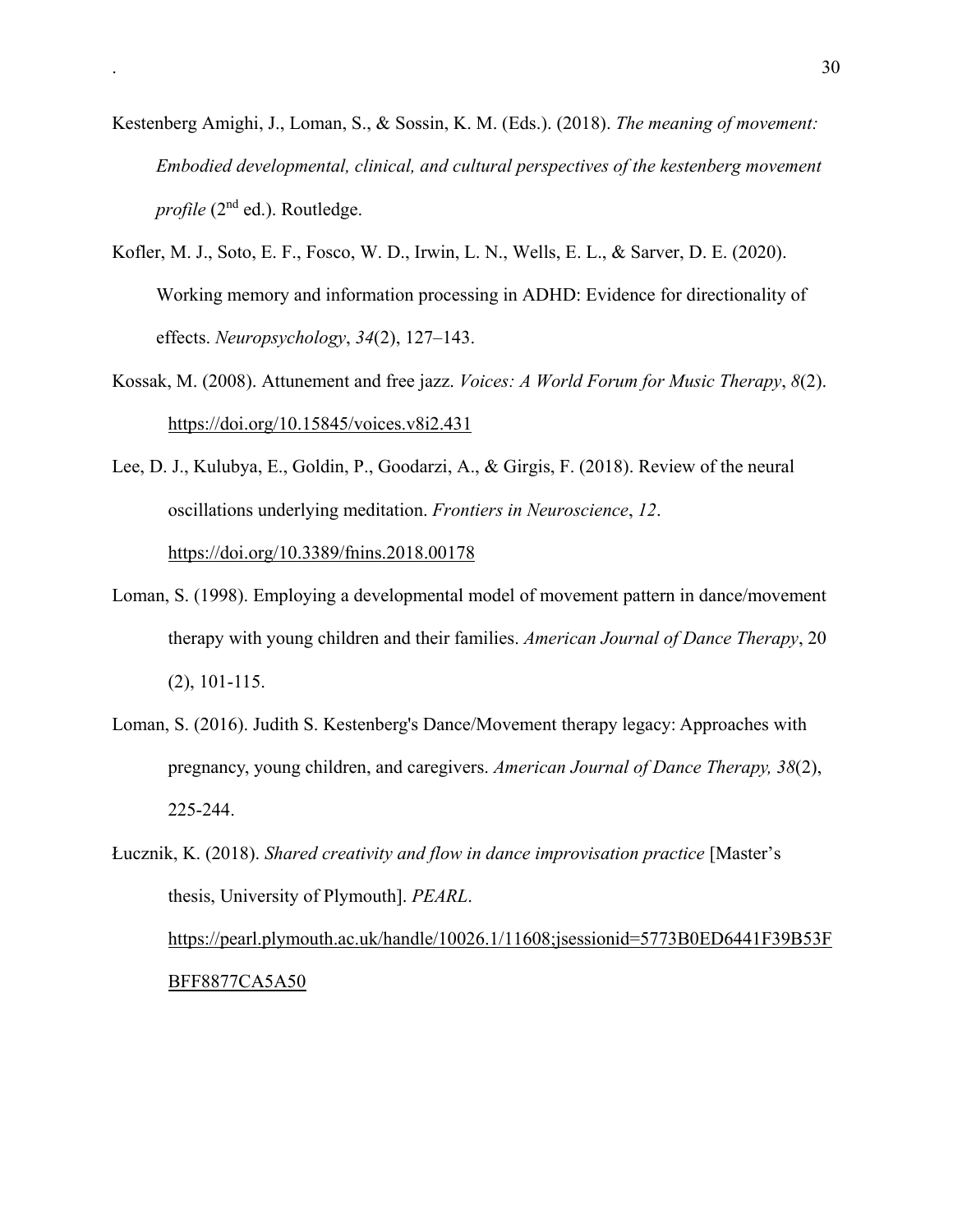- Łucznik, K., & May, J. (2021). Measuring individual and group flow in collaborative improvisational dance. *Thinking Skills and Creativity*, *40*. [https://doi.org/https://doi.org/10.1016/j.tsc.2021.100847](https://doi.org/https:/doi.org/10.1016/j.tsc.2021.100847)
- Markowsky, G. (2017, June 16). Information theory. *Encyclopedia Britannica*. <https://www.britannica.com/science/information-theory>
- Merriam-Webster. (n.d.). Heuristic. In *Merriam-Webster.com dictionary*. Retrieved 1 May 2022 from<https://www.merriam-webster.com/dictionary/heuristic>
- Millrod, E., Goodill, S., Giguere, M., Kaimal, G., Wilkins, E., & Chang, M. (2021). Movement based experiential learning and competency development in Dance/Movement therapy graduate education: Early practitioner perspectives. *American Journal of Dance Therapy*, *43*(2), 188–222.<https://doi.org/10.1007/s10465-021-09353-y>
- Moore, C.-L. (2014). *Meaning in motion: Introducing laban movement analysis*. MoveScape Center.
- Nemour, S. (2017, December 7). *The zone: Use breath, posture and passion to get into the flow state*. HuffPost. Retrieved May 4, 2022, from https://www.huffpost.com/entry/meditation-practice b 4133875

Smith, M. D. R., Carter, L., & Phillips, J. (2020). Vogue dance, flow, and a new dimension for performance psychology. *The Humanistic Psychologist, 48*(2), 142– 149. [https://doi.org/10.1037/hum0000135](https://doi.apa.org/doi/10.1037/hum0000135)

Yang, X., Cheng, P.-Y., Lin, L., Huang, Y. M., & Ren, Y. (2019). Can an integrated system of electroencephalography and virtual reality further the understanding of relationships between attention, meditation, flow state, and creativity? *Journal of Educational Computing Research*, *57*(4), 846–876.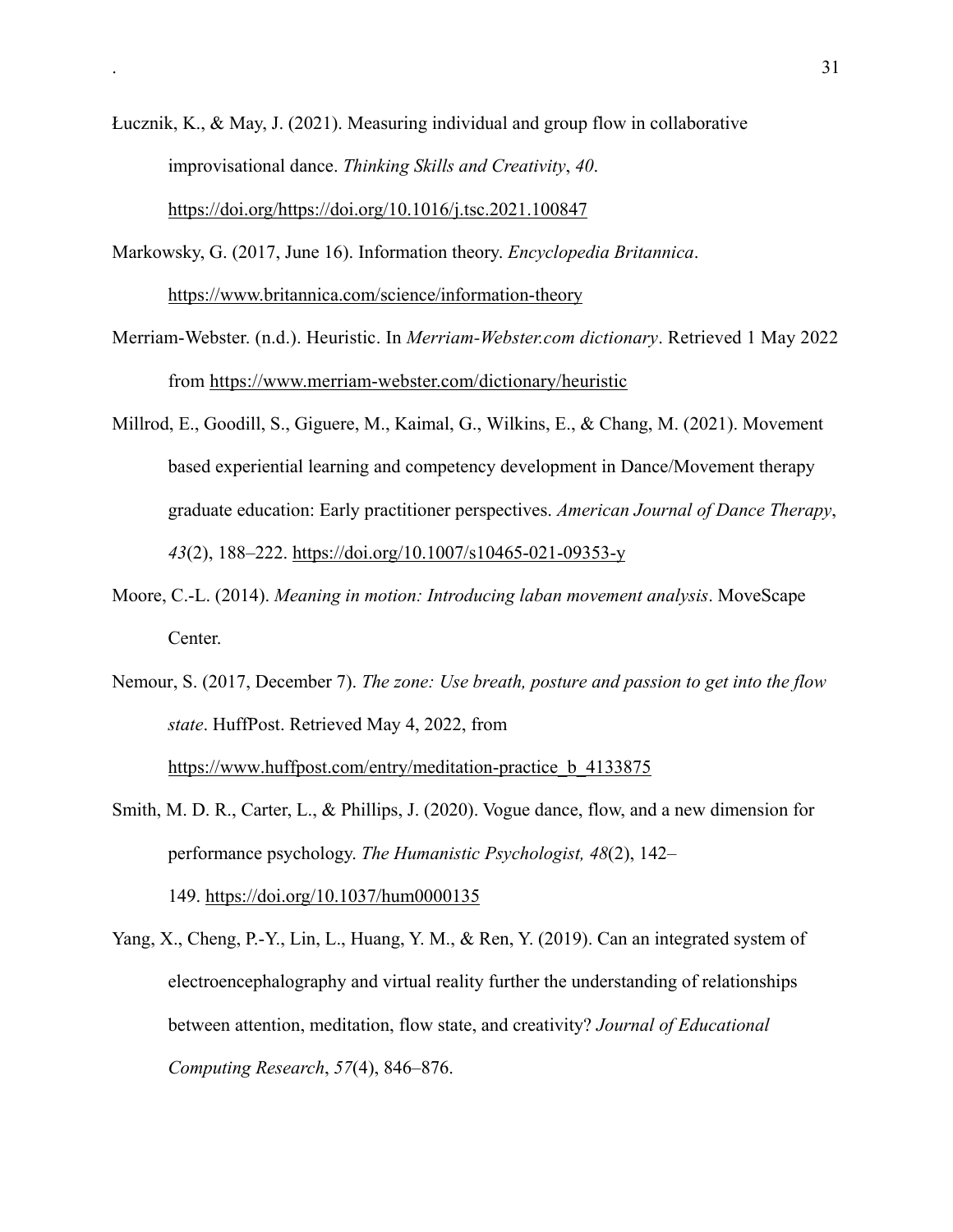Zoller, J. N. (2015, August 18). *Uncovering flow: Choreographic structures that support flow characteristics in dance performance*. [Master's thesis, University of Oregon]. University of Oregon Scholar Bank.

[https://scholarsbank.uoregon.edu/xmlui/bitstream/handle/1794/19267/Zoller\\_oregon\\_0171](https://scholarsbank.uoregon.edu/xmlui/bitstream/handle/1794/19267/Zoller_oregon_0171N_11280.pdf?sequence=1&isAllowed=y)

[N\\_11280.pdf?sequence=1&isAllowed=y](https://scholarsbank.uoregon.edu/xmlui/bitstream/handle/1794/19267/Zoller_oregon_0171N_11280.pdf?sequence=1&isAllowed=y)